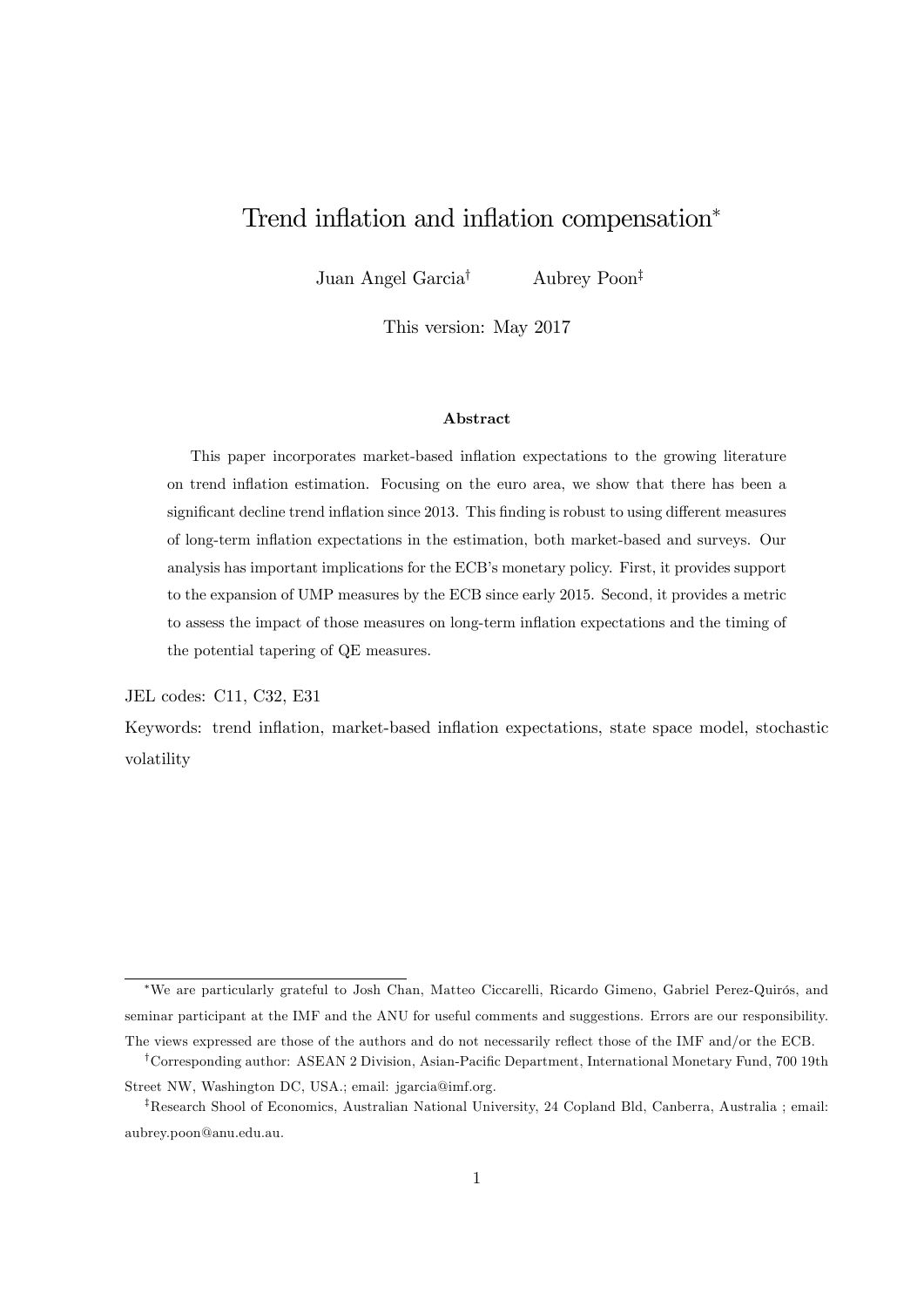# 1 Introduction

The analysis of inflation expectations is a crucial element of modern monetary policy. Long-term ináation expectations shed light on the credibility of monetary policy, and it is widely agreed that the monetary transmission mechanism is most effective when long-term inflation expectations are strongly anchored. It is therefore not surprising that central bankers in their public statements (see, e.g., Bernanke 2007, Draghi, 2014, 2015; Yellen, 2015) and specialized press and market commentary (e.g. The Economist, 2014, 2017; Financial Times, 2016) nowadays discuss in some detail developments in long-term inflation expectations.

At the same time, analysis of trend inflation has become increasingly relevant for researchers and central banks. The estimated level and variability of the trend inflation provide direct information on the degree of anchoring of inflation expectations and its evolution over time. Indeed, an important literature combining unobserved components models with stochastic volatility (UCSV) to estimate long-term trend ináation has emerged in recent years (e.g. Stock and Watson, 2015, Chan, Koop and Potter, 2013, Clark and Doh, 2014, Garnier, Mertens, and Nelson, 2015, and Mertens, 2015).

This paper makes two contributions to the existing literature. First, we incorporate marketbased inflation expectations into the estimation of trend inflation in UCSV models. Building on Kozicki and Tinsley (2012) and others, Chan, Clark and Koop (2015) incorporated long-term survey expectations into the modeling of trend inflation. A key motivation for their work was to assess whether survey measures of long-term ináation expectations have become disconnected with actual inflation in the low inflation environment experienced in recent years.

Market-based measures of inflation expectations are particularly relevant for trend inflation analysis because, in contrast to survey measures, they have declined significantly to historical low levels in recent years. In our benchmark specification, we adapt the empirical framework of Chan, Clark and Koop  $(2015)$  to the use of market-based inflation expectations. Specifically, our UCSV model jointly provides an estimation of trend ináation consistent with market-based inflation expectations along the lines of recent time-series literature. We then use the level and variation of trend ináation to assess the extent to which the protracted period of below-target inflation in recent years has weakened the anchoring of inflation expectations in the euro area.

The second contribution of this paper is to provide a decomposition of the observed longterm ináation compensation into ináation expectations and ináation risk premium (and other premia) along the lines of the term structure literature. Our model specification provides an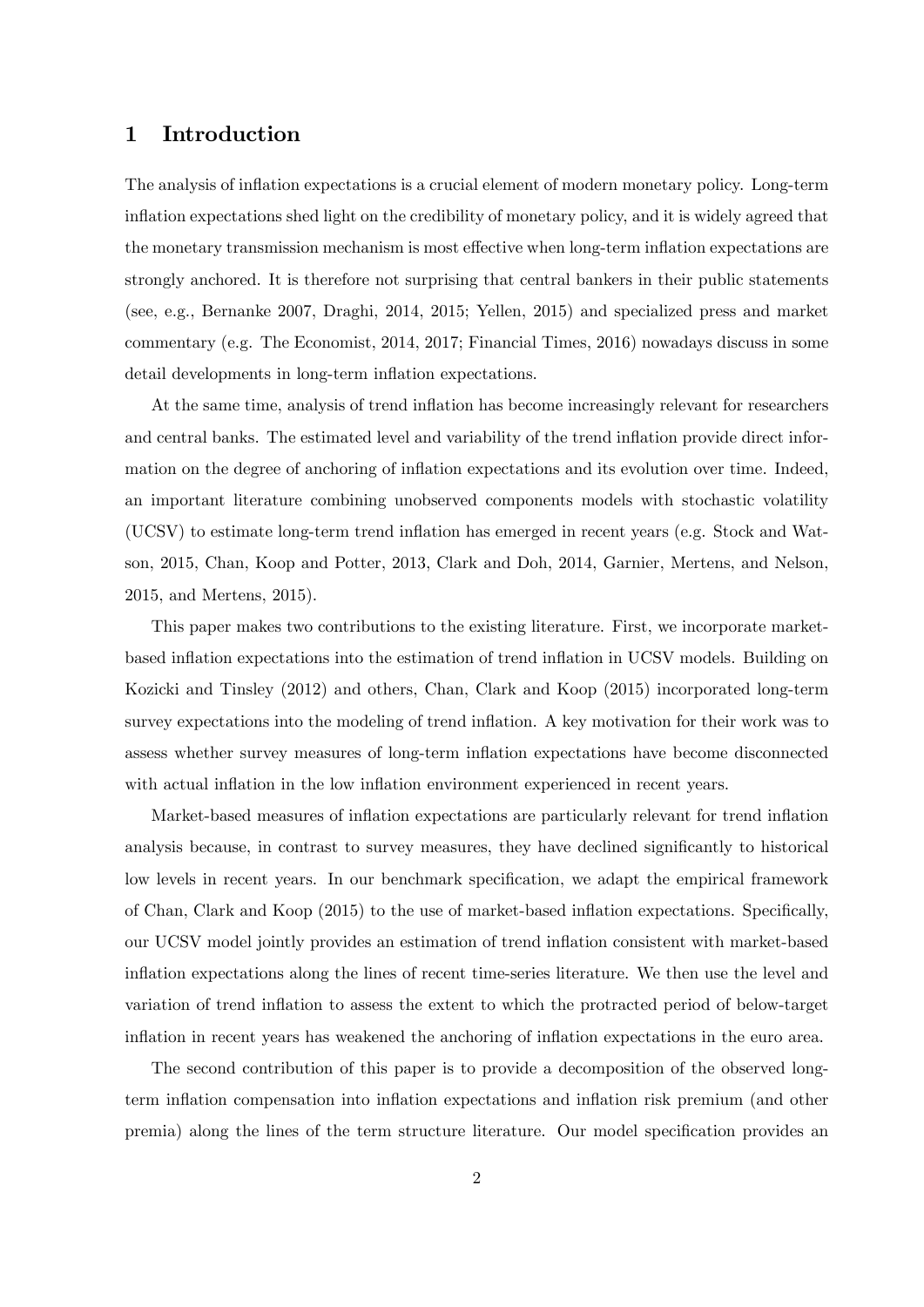implicit estimation of long-term inflation risk premia without the need to model (and the risk of mispecification of) linkages along the whole term structure. Specifically, in our specification the observed inflation compensation reflects the sum of trend inflation, an inflation risk premia component and an additional error term associated to other premia.

Our main findings are as follows. We show that trend inflation had been relatively well anchored around the  $2\%$  level between 2004-2012. Importantly, the anchoring of inflation expectations was broadly unchanged during most of the Global Financial Crisis period, including the intensification of the financial turbulences following the collapse of Lehman Brothers and the onset of the European debt crisis in 2010. Yet, there has been a significant deterioration in the anchoring of long-term ináation expectations in the euro area since 2013. The protracted decline in actual inflation, which has remained below the  $2\%$  target since January 2013, inflation led to a significant decline in benchmark long-term inflation compensation measures (five-year forward IL swap rate in Öve years), which in second-half of August 2014 starting being priced in below  $2\%$  for the first time in the history of the euro area, and reached a historical minimum below  $1.3\%$  in the summer of 2016. We show that such a decline has reflected a gradual but persistent decline in trend ináation levels over the following two years towards levels around 1.5% by early 2015.

We show that our findings are robust to using different measures of long-term inflation compensation. Moreover, alternative trend ináation estimates using survey data on long-term ináation expectations display very similar dynamics, and, importantly, also corroborate the point in time at which long-term ináation expectations started declining in late 2012. Our robustness checks therefore provide substantial support for the decline in euro area trend inflation in recent years reflecting a protracted weakness of inflation dynamics in the euro area and not a mispricing in the IL market. In contrast, we find evidence of a sizable and statistically significant bias in euro area survey inflation expectations, in line with the evidence on the U.S. reported in Chan Clark and Koop (2015).

Our findings have important implications for the recent monetary policy debate in the euro area (Draghi, 2017). First, the evidence on the protracted decline in trend inflation since 2013 provides substantial support for the expansion of the ECB's unconventional monetary policy UMP measures to direct purchases of sovereign bonds (QE), among other assets, since early 2015. Furthermore, as the ECBís QE have just managed to attenuate the decline in longterm inflation compensation measures and trend inflation, but both have remained significantly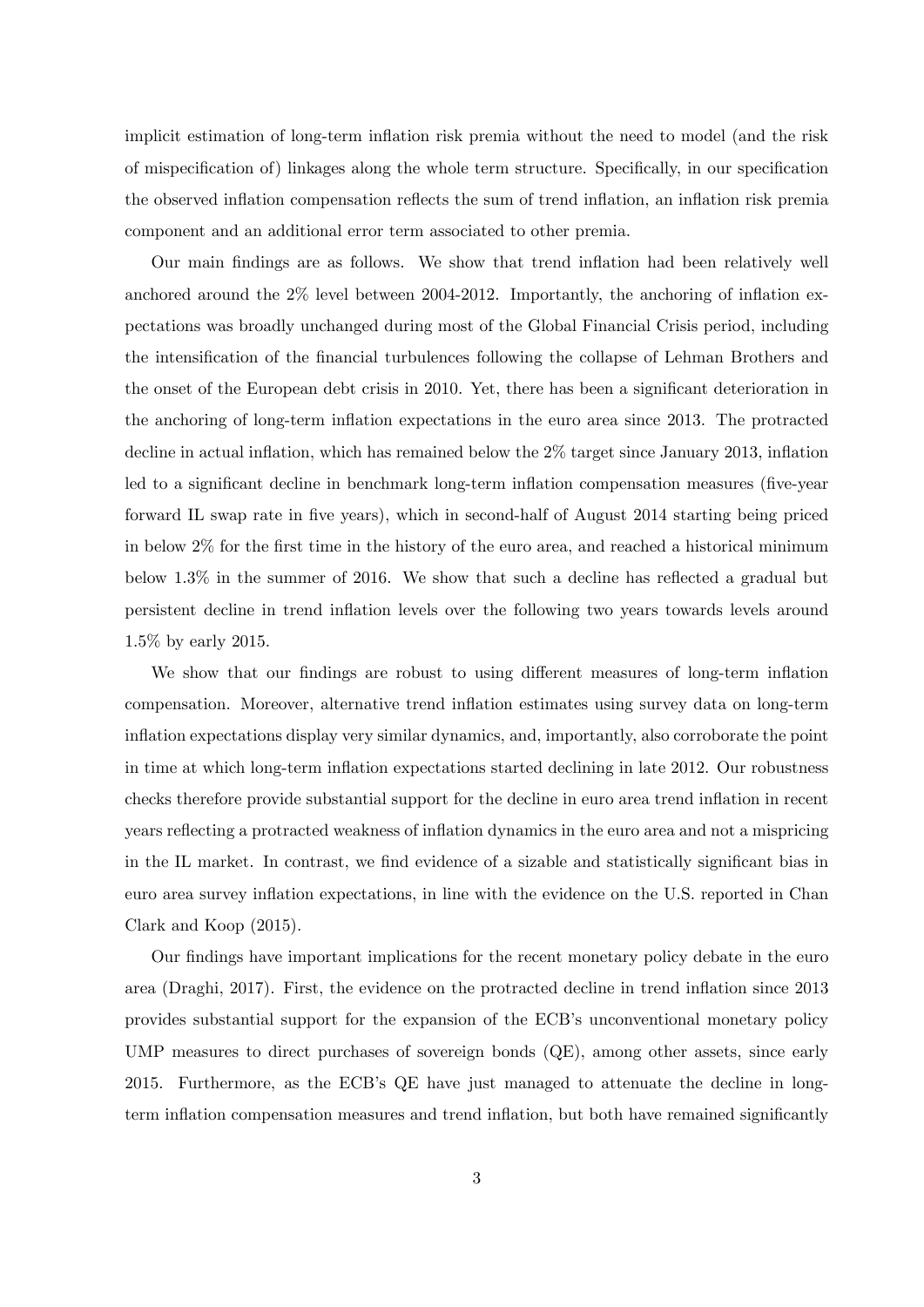below their historical averages since then, the evidence presented in this paper supports the continuation of the policy stimulus recently stressed by the ECB (Draghi, 2017).

Second, the framework introduced in this paper also provides an implicit decomposition of long-term inflation compensation into the level of inflation expectations, given by trend inflation priced in in the IL instruments, and the additional premia requested by investors. In particular, we show that the rebound in long-term inflation compensation between November 2016 and January 2017 reflects a slight recovery of long-term inflation expectations (about 15 basis points) but mainly an increase in inflation risk premia (about 25 basis points).

The remainder of the paper is organized as follows. Section 2 provides an overview of recent developments in long-term inflation expectations and the euro area IL swap market compensation. Section 3 describes our empirical model, and we report the main results from our benchmark specification in Section 4. Section 5 provides several robustness checks to our benchmark specification, and discusses the estimates of inflation risk premia implicit in our framework. Section 6 finally concludes.

# 2 Market-based inflation compensation and expectations

The main goal in this paper is to assess the extent to which euro area long-term inflation expectations have been anchored around the ECB's quantitative definition of price stability of a year-on-year rate of inflation below but close to  $2\%$  over the medium term. Over the last two decades, the analysis of ináation expectations has been further reinvigorated by the issuance of bonds and derivatives (mainly swaps but also other instruments) whose payments are indexed to inflation developments in many advanced and emerging economies. The yield spread between comparable conventional bonds and inflation-linked (IL) bonds is often referred to as the *break-even inflation rate* (BEIR) because it provides an estimate of the level of expected inflation at which a (risk-neutral) investor would be indifferent between holding either type of bond. BEIRs often provide more timely and comprehensive information (across time horizons) on investors' inflation expectations compared to survey-based expectations, and have by now become important and closely-monitored indicators.

In addition to the expected inflation, however, BEIRs and IL swap rates incorporate other factors, notably inflation risk premia, and should better be interpreted as the overall inflation compensation requested by investors to hold nominal assets, rather than a pure measure of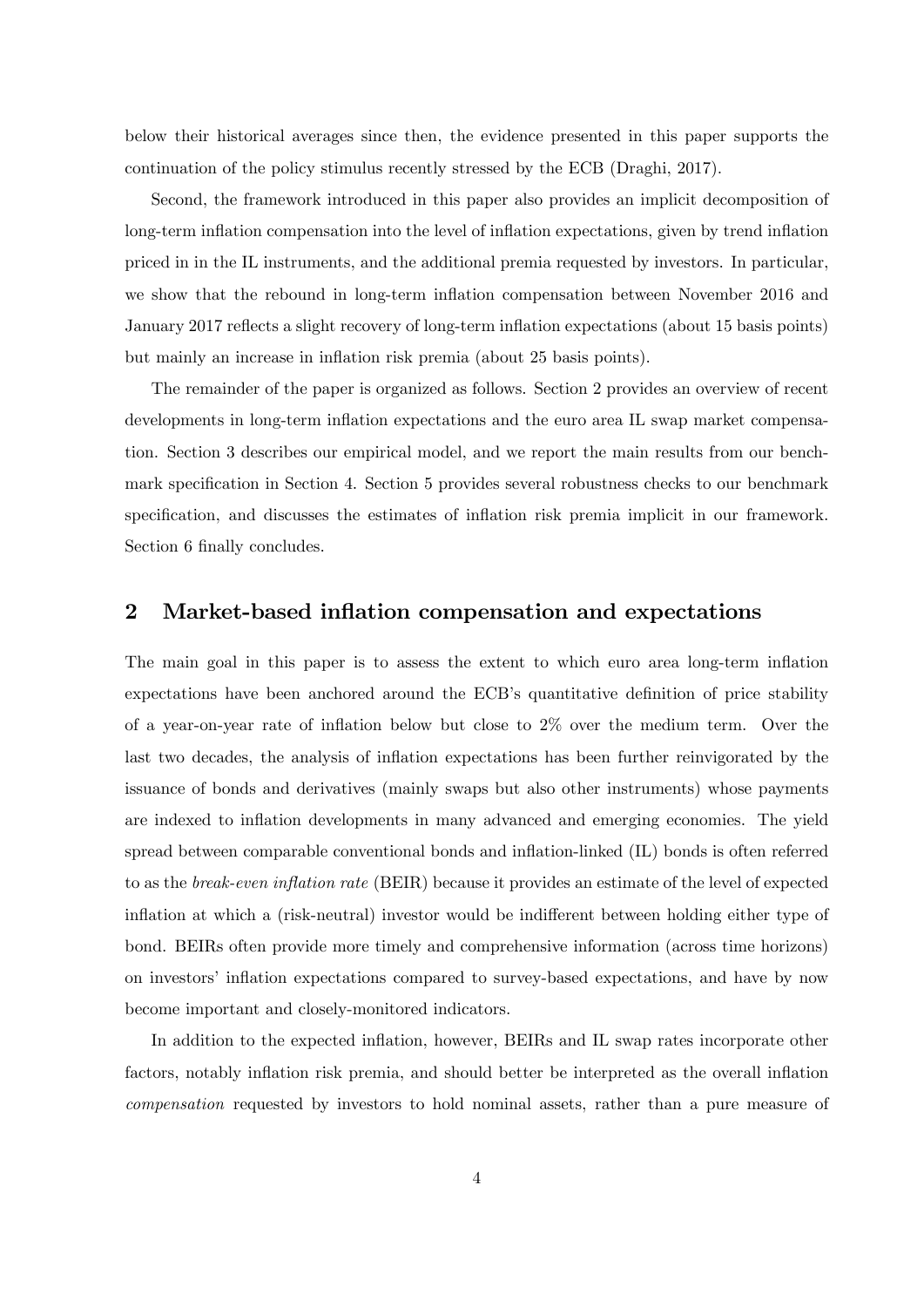expected inflation. The inflation risk premium captures markets' pricing of risks surrounding inflation expectations. Abstracting from liquidity premium—which may arise from trading frictions or insufficient market activity and is therefore unrelated to inflation expectations—inflation compensation measures should then be interpreted as an indicator of market participants' inflation expectations in a broader sense rather than a single point estimate, comprising information on inflation risks. Changes in inflation compensation measures over time could reflect either changes in the level of expected ináation, changes in the perceived risks and uncertainty about future inflation or a combination of both. From a central bank's perspective, both components are of relevance. A credible commitment to price stability should anchor the level of expected inflation to its policy objective, with the degree of perceived uncertainty about future inflation developments providing information about how firmly inflation expectations may be anchored.

We measure inflation compensation using data from the inflation-linked (IL) swap market in the euro area. Using BEIRs requires the estimation of nominal and real term structures from conventional and IL government bonds issued by euro area governments. The issuance of IL bonds in the euro area has remained relatively limited so  $far<sup>1</sup>$ , at least compared to the TIPS issuance in the United States for example. As a result, there is significant market segmentation in the euro area IL bond market, and the onset of the Global Financial Crisis and the subsequent euro area debt crisis has led to the presence of significant differences in sovereign and liquidity risk embodied in the prices of those bonds. Since a key goal of this paper is to assess the anchoring of ináation expectations after the onset of the global Önancial crisis and particularly since 2013 we instead use data from the euro area IL swap market. IL swaps—a derivative though which one party commits to pay a fixed rate of inflation in exchange for the actual inflation over the length of the contract— provide inflation compensation measures that, being solely based on net exchanges of flows at the end of the contract, should not incorporate a liquidity premium, and can therefore provide a cleaner measure of inflation compensation than bond-based BEIRs.<sup>2</sup> The estimation of the inflation risk premium usually takes place in the context of term structure models. Estimates available from central banks vary significantly across specifications even for a single country, but they generally point to significant variation in inflation risk premium over time and across maturities, which makes the interpretation of changes in inflation compensation

 $1$ Upto now, only France, Italy, Germany, Spain and Greece has issued some IL bonds.

<sup>&</sup>lt;sup>2</sup>There exist some approaches to correct for liquidity premium, based on relative traded volumes or asset-swap spreads for example, but the adjustment necessarily involves some assumptions on some model specification or its presence across maturities.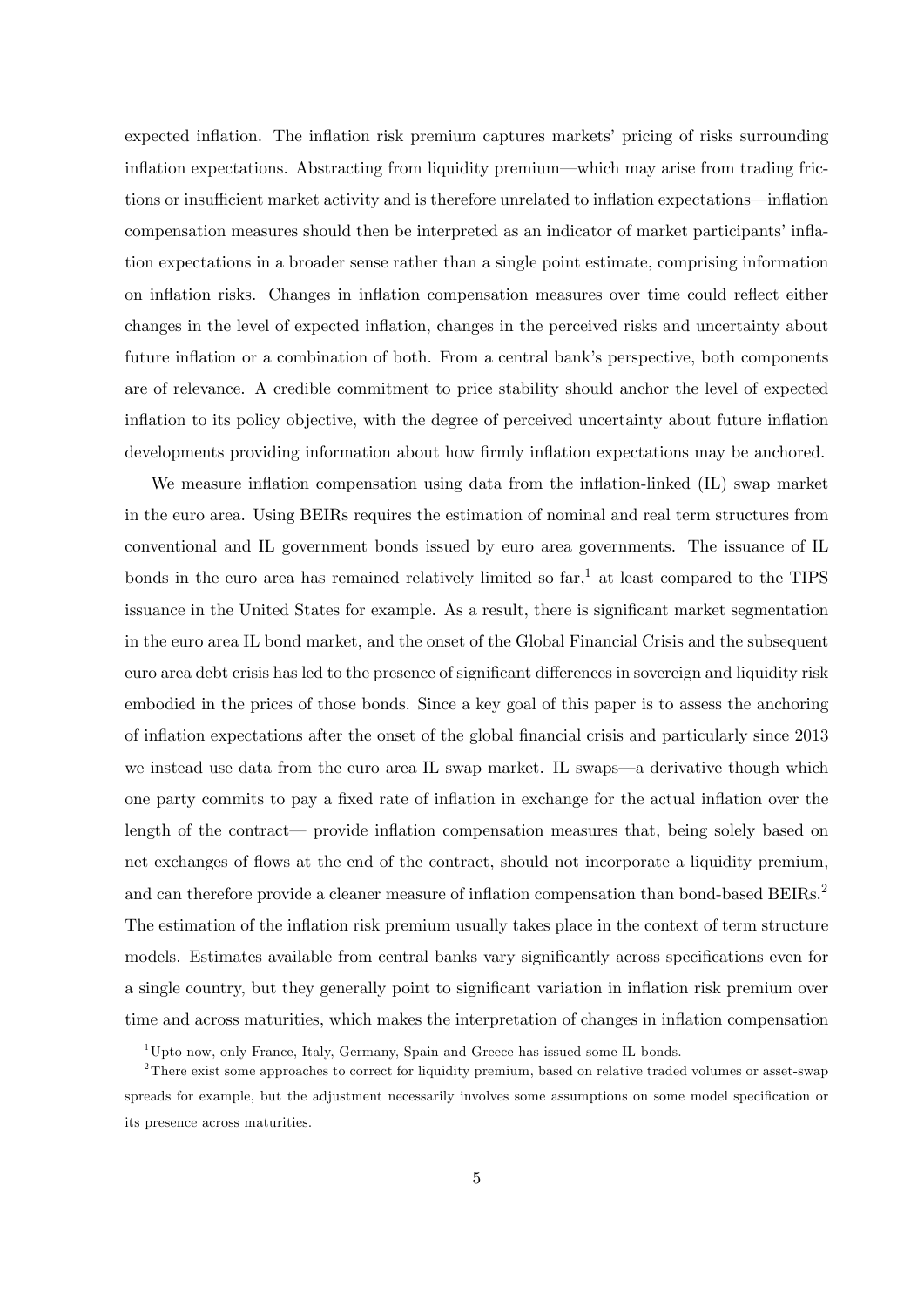far from straightforward.

#### 2.1 The euro area IL swap market

The euro-area IL swaps market is the most mature and largest IL swaps market in the world in terms of trading volumes, a very liquid market for actively hedging exposures to euro areawide HICP (excluding tobacco).<sup>3</sup> Market participants typically include pension funds willing to hedge their inflation exposures but also a substantial arbitrage activity between the sovereign market for inflation-linked debt and the IL swap market. Given the limitations of the euro area sovereign IL bond market, the IL swaps as the main market in which to hedge inflation outcomes.

The largest traded volumes are typically zero-coupon contracts, through which, net payments of a fixed rate of inflation for a floating rate reflecting actual inflation in euro-area consumer prices are exchanged at maturity. In a zero-coupon IL swap, the fixed inflation rate leg of the swap reflects the compensation requested by the holder of the contract for expected inflation over the life of the contract plus a premium for bearing the uncertainty associated to future inflation, the inflation risk premium. Such an inflation compensation measure can be obtained directly from the market quotes, without the need to estimate the nominal and real zero-coupon term structures from traded bonds and therefore minimizing the impact of potential model mispecification in our analysis.

Euro area IL swap contracts have been very actively traded since 2004 over a wide range of maturities from 1 to 30 years, although market intelligence suggests that the five and ten year maturities have tended to concentrate a significant amount of liquidity. In the light of those considerations, and despite the fact that the ECB has repeatedly stated that the analysis of inflation expectations comprises a wide range of indicators, the five-year IL forward swap rate five years ahead capturing inflation compensation between 5 and 10 years ahead has become the most widely used measure to assess developments in euro area long-term inflation expectations (e.g. Draghi, 2014).

<sup>&</sup>lt;sup>3</sup>The overwhelming majority of euro area financial instruments linked to inflation are index to the HICP excluding tobacco. This convention follows the issuance of French IL bonds that were indexed to the euro area HICP exTobacco to comply with French regulation aimed at keeping tobacco taxation decisions independent from other considerations. Other national treasuries joining the market at a later stage, as well as derivative products have followed that convention. Given the limited weight of tobacco in the overall HICP index ithis convention has no material influence.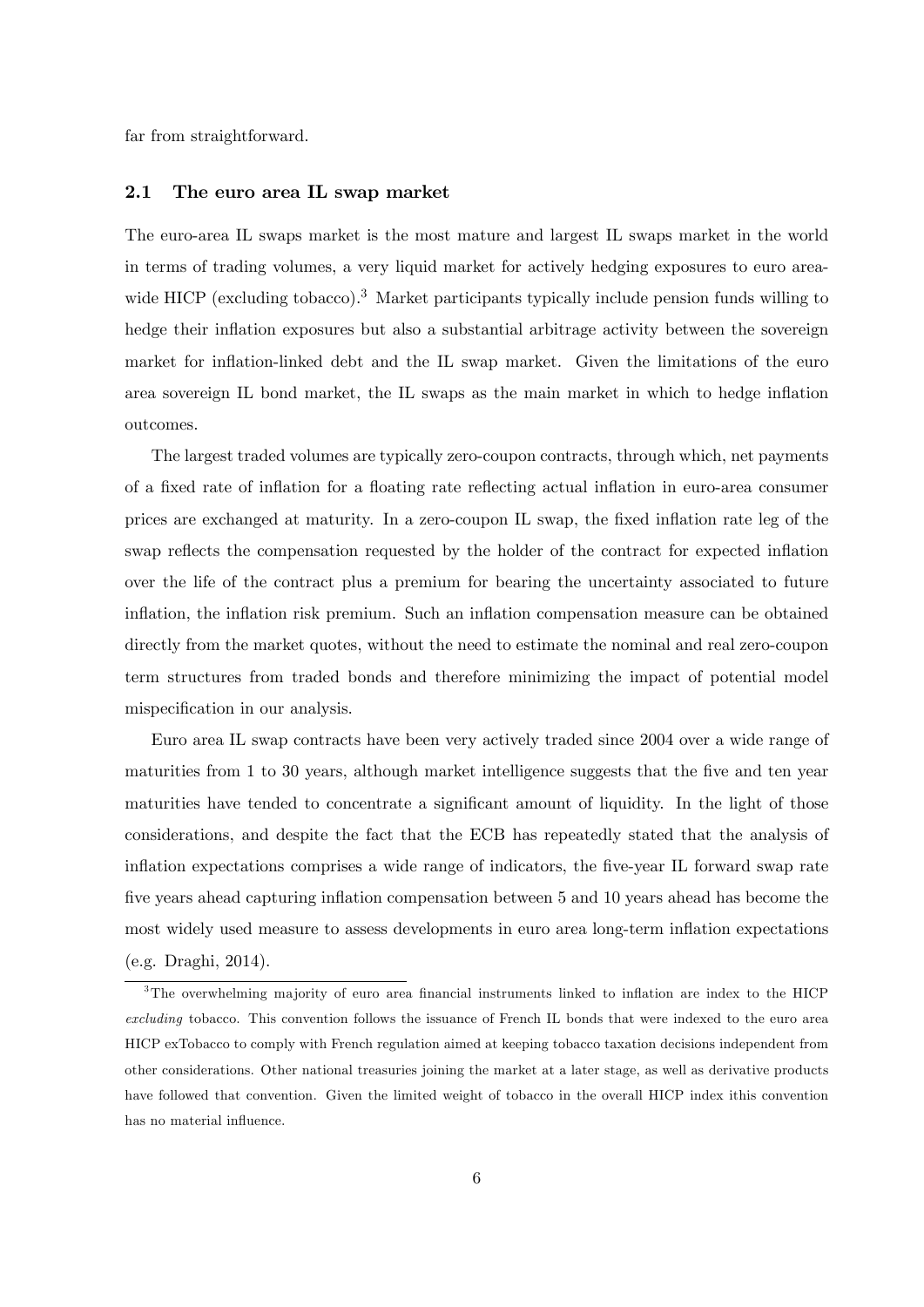Forward rates provide a very useful means of interpreting market's inflation compensation at medium-to-long term horizons. The price of a spot zero-coupon swap with a 10-year maturity,  $s_t^{10y}$  $t^{10g}$ , reflects the average inflation compensation over the next ten years. Similarly for the fiveyear spot rate,  $s_t^{5y}$  $t<sup>y</sup>$ . In contrast, by construction, a forward IL rate five-year forward in five years,  $f_t^{5y5y}$  $t<sub>t</sub><sup>9999</sup>$ , reflects the inflation compensation priced in between five and ten years ahead, a medium-to-long term period that captures well the movements in inflation compensation we are interested. Formally, the long-term forward IL rates implicit in the term structure of IL swap rates can be calculated from the five and ten year sport rates as follows

$$
(1 + f_t^{5y5y}) = \frac{(1 + s_t^{10y})^{10}}{(1 + s_t^{5y})^5}
$$
 (1)

## 2.2 An overview of euro area long-term inflation expectations

Figure 1 provides some graphical evidence on the behavior of private sector's inflation expectations over recent years. Specifically it depicts the long-term forward IL swap rate (five-year forward in five years) together with two survey measures of long-term inflation expectations, from Consensus Economics (6 to 10 years ahead) and from the ECB's Survey of professional Forecasters (five-years ahead, ECB's SPF, see Garcia, 2003).

### [Figure 1 around here]

There are two important features of the behavior of euro area inflation expectations over the last decade that are worth noting. First, long-term forward ináation compensation tended to be significantly above survey measures of long-term inflation expectations. Assuming the level of long-term inflation expectations was relatively similar in both market and survey-based measures the discrepancy has been generally attributed to the presence of the inflation risk premia in ináation compensation measures (see Hordalh and Tristani, 2010, Garcia and Werner, 2014). That assumption has become increasingly problematic in recent years. Long-term forward inflation compensation declined significantly in the euro area since actual inflation rates drifted downwards since 2013. Such a decline was not exclusive to the euro area, and have attracted substantial attention among policymakers (Draghi, 2014, 2015; Yellen, 2015), as well as in specialized press and market commentary (e.g. The Economist, 2014, 2017; Financial Times, 2016). Survey measures of inflation expectations have in contrast remained relatively more stable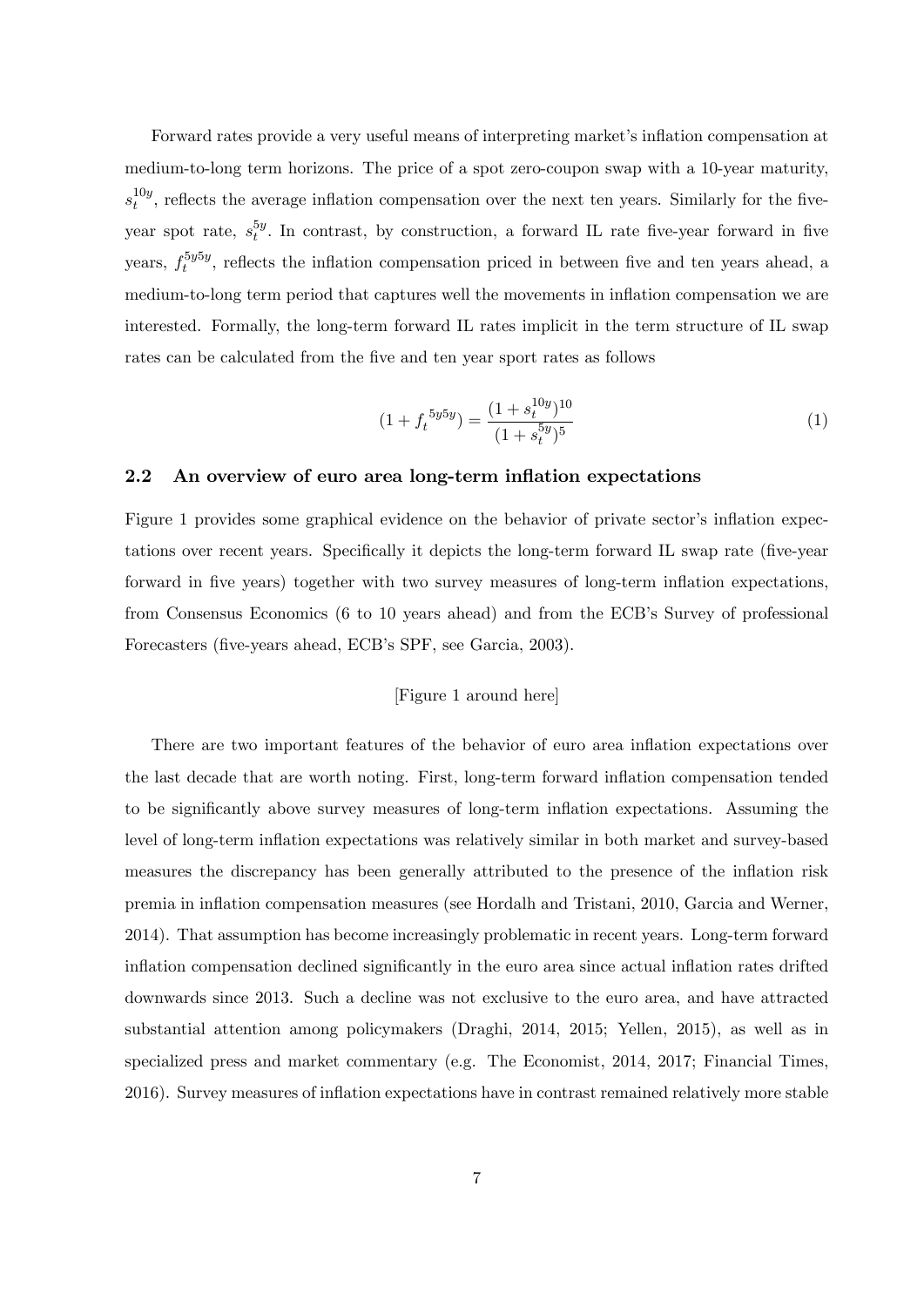in the euro area, but a significant decline away from the  $2\%$  reference level for price stability level for the ECB can also be appreciated since mid-2013.

The striking differences in the behavior of long-term inflation compensation and survey measures of inflation expectations have strong implications for the assessment of the optimal monetary policy response to the very low inflation in the euro area and the potential de-anchoring of inflation expectations. On the one hand, markets may have overpriced the risks of severe deflation in the euro area. On the other hand, surveys may have become disconnected with actual inflation dynamics in a low inflation environment. A crucial goal of this paper is to shed light on the those questions by means of the empirical estimation of trend ináation.

# 3 A model for trend inflation

Our model specification for trend inflation estimation draws from Chan et al. (2015). Our contribution is to extend the analysis and interpretation to the market-based ináation expectations. Formally comprises the following set of equations:

$$
\pi_t - \pi_t^* = b_t(\pi_{t-1} - \pi_{t-1}^*) + v_t, \quad v_t \sim N(0, e^{h_{v,t}}),
$$
\n(2)

$$
z_t = d_{0,t} + d_{1,t}\pi_t^* + \epsilon_{z,t} + \psi \epsilon_{z,t-1}, \quad \epsilon_{z,t} \sim N(0, \sigma_w^2), \tag{3}
$$

$$
\pi_t^* = \pi_{t-1}^* + n_t, \quad n_t \sim N(0, e^{h_{n,t}}), \tag{4}
$$

$$
b_t = b_{t-1} + \epsilon_{b,t}, \quad \epsilon_{b,t} \sim TN(0, \sigma_b^2), \tag{5}
$$

$$
d_{i,t} - \mu_{i,t} = \rho_{d_i}(d_{i,t-1} - \mu_{d_i}) + \epsilon_{d_i,t}, \quad \epsilon_{d_i,t} \sim N(0, \sigma_{d_i}^2), \quad i = 0, 1,
$$
 (6)

$$
h_{i,t} = h_{i,t-1} + \eta_{h_i} \ , \quad \eta_{h_i} \sim N(0, \sigma_{h_i}^2), \quad i = v, n. \tag{7}
$$

Equation (1) is a commonly used standard measurement equation that relates current ináation  $\pi_t$  and trend inflation  $\pi_t^*$  to past inflation and past trend inflation respectively. The  $b_t$  is a time-varying parameter that measures the evolution of the degree of persistence in the inflation gap. Note that in equation (4) a truncated normal is assumed on the variance of the  $b_t$  to ensure that  $0 < b_t < 1$  is satisfy at each point of time. According to Chan et al. (2015) this is to ensure that the inflation gap in  $(1)$  is stationary at each point of time.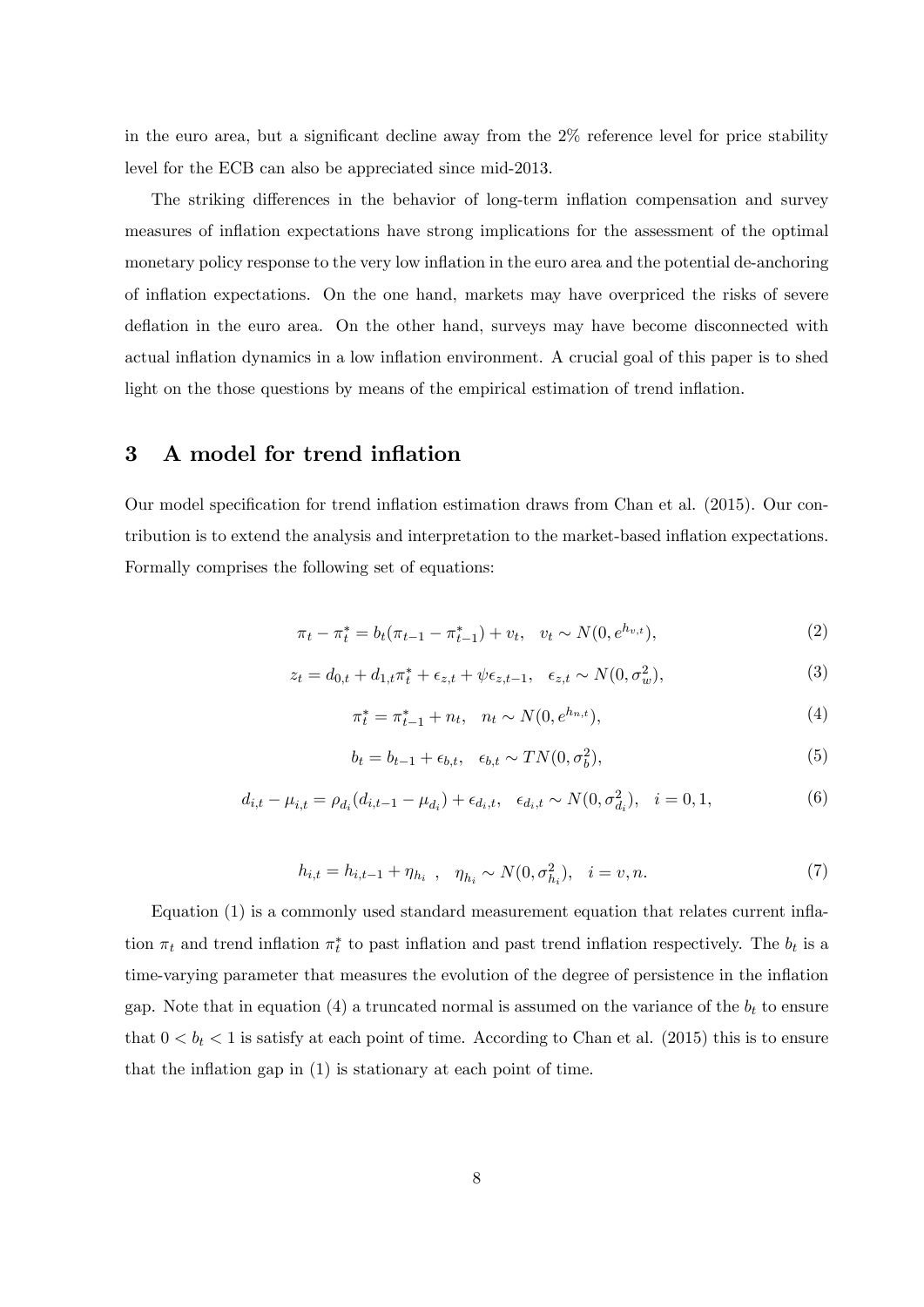Equation (3) is fundamental for the main goal of this paper so we provide some additional information on its interpretation here. In our model specification long-run inflation compensation  $z_t$  depends on the long-term inflation trend, with a slope coefficient  $d_{1,t}$  that is allowed to vary over time, a time-varying intercept and an MA(1) error term to allow for persistence in a long-term inflation compensation that may not be fully captured by persistence in trend inflation. Historical values of long-term inflation compensation measures show that they have hovered about 2% level which suggests that trend inflation is likely to be, at least in quantitative terms, the most important component of ináation compensation (Figure 1). Once the level of long-term inflation expectations and its market pricing onto inflation compensation is pinned down, the remaining part of the observed inflation compensation reflects the premia requested by investors. Such premia may include a premium related to the perceived ináation risks, as well as a potential liquidity premium. Both of those premia components are unobservable, and while their quantitative values are to a large extent dependent on the model specification available evidence suggests they exhibit significant variation over time. we show that our specification of long-term inflation compensation, with a time-varying intercept  $d_{0,t}$  and an MA(1) error term can capture well those characteristics of the premia and provide additional quantitative evidence on their size and variation over time, conditional on a reliable estimation of the level of long-term inflation expectations.

Equation  $(3)$  and  $(5)$  are the transition or state equations for the trend inflation and the time-varying parameter  $d_{i,t}$  respectively. This model also includes stochastic volatility within the inflation gap  $(1)$  and trend inflation  $(4)$  equations. The stochastic volatility process is assumed to follow a random walk assumption in the model. Chan et al. (2015) notes that the inclusion of stochastic volatility is often found to be very important in models of trend ináation such as these. Lastly, all the errors stated above are assumed to be independent over time and with each other.

We use Bayesian methods to estimate the model and implement a standard Markov Chain Monte Carlo (MCMC) algorithm. In addition, to calculate the posterior model probabilities in a time-varying fashion, such as  $P(d_{0,t} = 0, d_{1,t} = 1 | Data)$  for  $t = 1, \ldots, T$ , we follow Chan et al. (2015) and estimate it through the Savage-Dickey Density Ratio. Additional details on the estimation of the model are provided in the Appendix.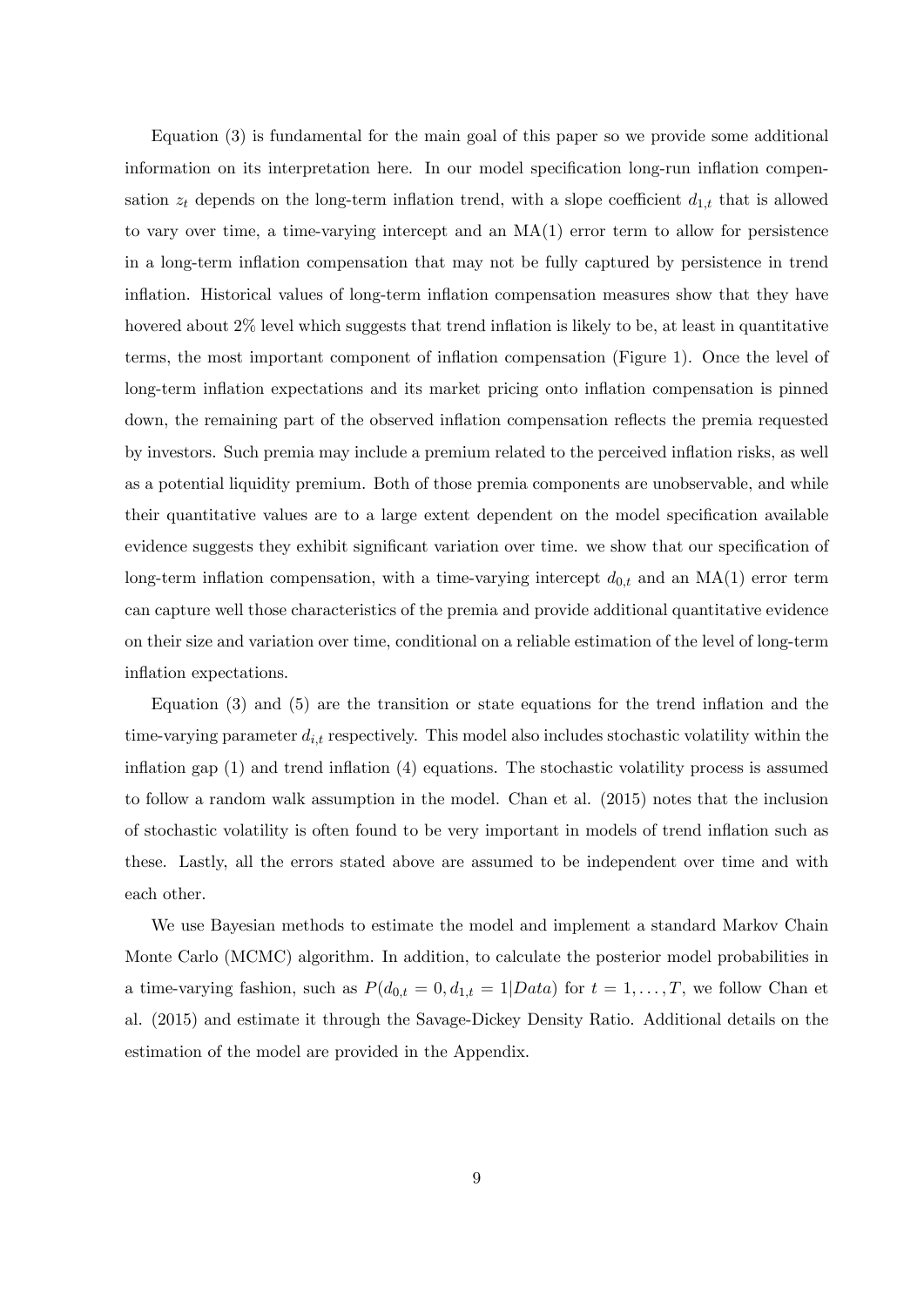## 4 Inflation trends: level and uncertainty

Our estimates show that trend ináation had been relatively well anchored around the 2% level for most for the sample (see Figure 2). The low level at the beginning of our sample most likely just reflects the fact that the euro area IL swap market was still under development in early 2004, but by the end of that year a long-term inflation level of  $2\%$  level was already priced in, and it remained close to that level until 2012. Importantly, the anchoring of inflation expectations was broadly unchanged during most of the Global Financial Crisis (GFC) period, including the intensification of the financial turbulences following the collapse of Lehman Brothers and the onset of the European debt crisis since early 2010.

## [Figure 2 around here]

Despite its resilience in the aftermath of the global financial crisis, our trend inflation estimates point to a significant deterioration in the anchoring of long-term inflation expectations in the euro area from mid-2012. The protracted decline in actual ináation, which went below the 2% mark in January 2013 and has remained below target until early 2017, in turn triggered a gradual but persistent decline in trend inflation estimates. From level close to  $2\%$ , at the beginning of 2013, trend ináation declined by around 70 basis points over the following two years and reached levels slightly above 1.3% by early 2015. This downward re-pricing of long-term trend inflation led to a significant decline in benchmark long-term inflation compensation measures (Öve-year forward IL swap rate in Öve years), which in second-half of August 2014 starting being priced in below  $2\%$  for the first time in the history of the euro area, and reached a historical minima below 1.3% in the summer of 2016.

The announcement of an expansion of the ECB's unconventional monetary policy measures to direct purchases of sovereign bonds (QE) among other assets in January 2015 just managed to attenuate the decline in long-term ináation compensation measures and trend ináation, but both remained significantly below their historical averages since then. Only very recently, more than one year later and with the rebound in actual inflation in late 2016 due to based effects on energy prices, trend ináation and long-term ináation compensation have partially rebounded but still remain far from their historical average.

Interestingly, our estimates suggest that uncertainty surrounding trend inflation has not increased despite the substantial increase in volatility in actual inflation. On the contrary the decline in trend inflation from mid-2012 has been accompanied by a slight reduction in the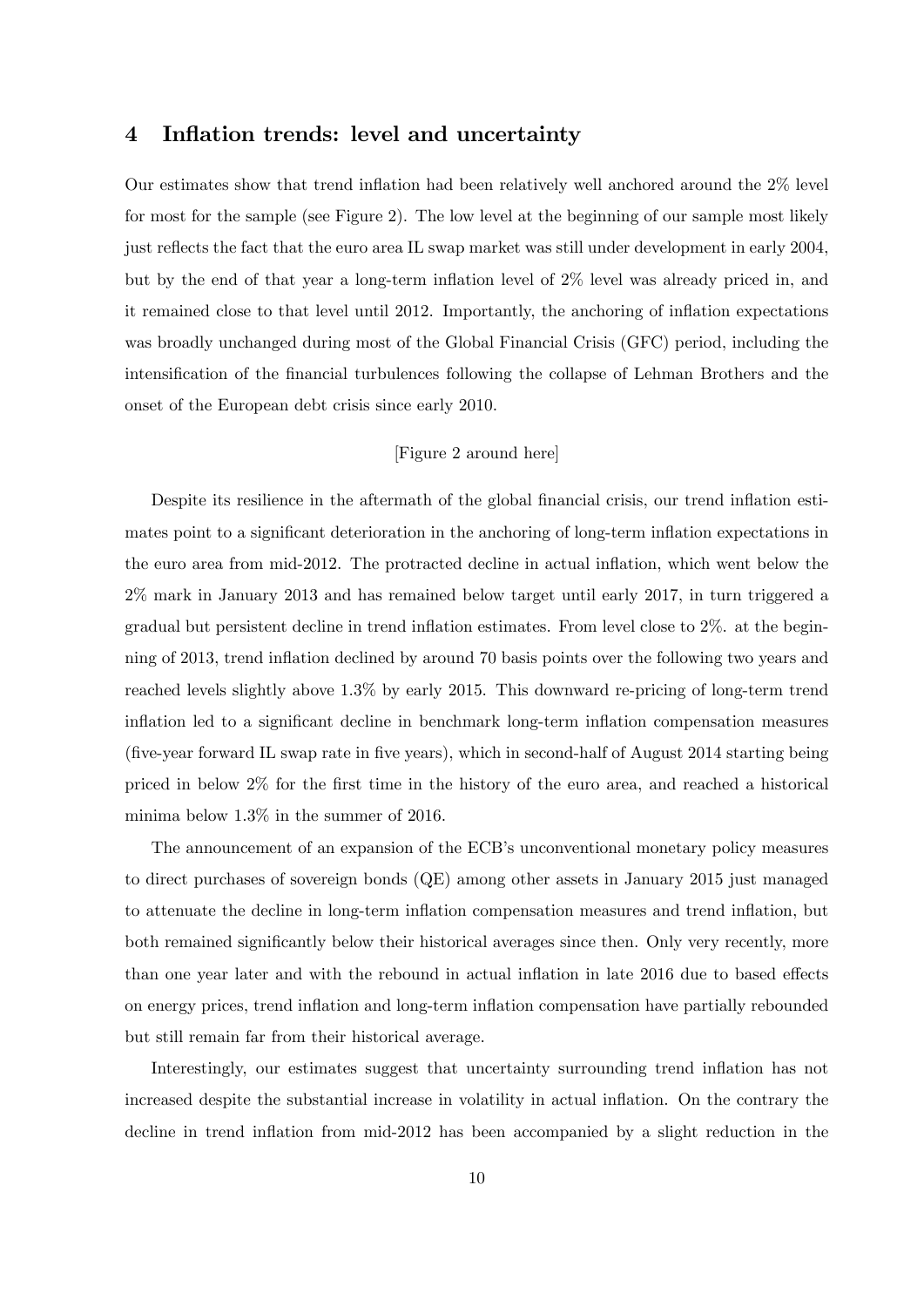uncertainty surrounding the posterior estimates, which clearly indicate that the decline in trend inflation is clearly significant from a statistical point of view. $4$ 

# 5 Robustness checks and discussion

This section provides some sensitivity analysis on our benchmark specification to show that the main conclusions for the analysis described above hold in different settings. Specifically, we investigate the robustness of our trend inflation estimates to (i) different measures of long-term inflation compensation; (ii) using survey measures as information of long-term inflation expectations. In addition, as a by-product of trend inflation estimation, the framework introduced in this paper provides an implicit decomposition of long-term inflation compensation into the level of inflation expectations, given by trend inflation interpreted as the optimal long-term conditional forecast that is priced in in the IL instruments, and the additional premia requested by investors. As an illustration of the usefulness of that decomposition for policy analysis we address an specific question that has become particularly relevant for the ECB policy debate (Draghi, 2017) since late 2016: to what extent is the rebound in long-term ináation compensation experienced between November 2016 and January 2017 is related to a change in inflation expectations and which part reflects a repricing of premia in IL markets?

#### 5.1 Different inflation compensation measures

One of the key advantages of financial indicators of inflation expectations is that, in deeply developed IL markets like the euro area, inflation compensation measures are traded over a large number of maturities. Even at the long-end of the term structure of inflation compensation the market deepening allows for constructing several measures of long-term inflation compensation to cross-check the market pricing of trend inflation at different maturities.

To assess the robustness of our key findings we carry out the trend inflation estimation using two other long-term forward rates at the long-end of the IL swap curve, namely the 1 year forward in nine years and the 5-year forward in ten years. The former help assess the pricing of ináation compensation at the most liquid segment of the curve, the 10-year maturity. The latter covers the pricing of long-term ináation expectations in a curve segment populated

 $4$ Moreover, Garcia and Werner (2017) also finds a significant deterioration in the anchoring of inflation expectations in the euro area when looking at the response of long-term forward ináation compensation to macroeconomic news.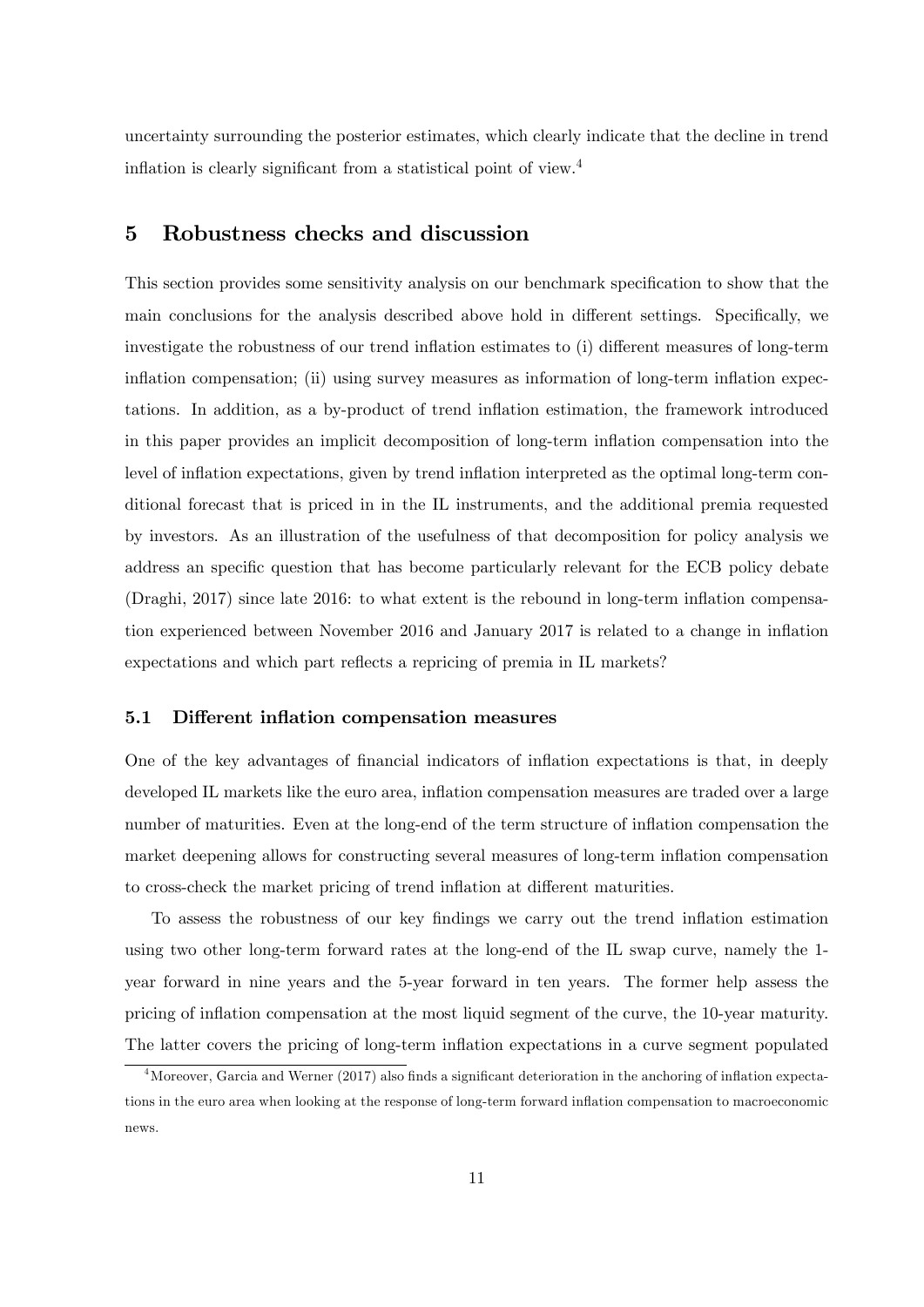by institutional investors like pension funds whose main interest is hedging long-term inflation exposures and are therefore most interested in an accurate pricing of expectations.

## [Figure 3 around here]

The key empirical findings from our benchmark specification using the 5-year forward inflation compensation are robust to other measures of long-term inflation compensation. Importantly, all measures confirm the protracted decline in trend inflation since 2013. Quantitative differences are relatively small, and remain within standard confidence bands around our bechmark specification over the whole sample.

## 5.2 Evidence from survey data

We have documented the discrepancies between inflation compensation and survey measures of inflation expectations since 2013, with the reaction of survey measures to the low inflation in the euro area being rather muted compared to that of inflation compensation. Given the robustness of the decline of trend inflation shown in different measures of inflation compensation it is important to assess the extent to which the relatively high level of survey measures questions the decline in trend inflation and the de-anchoring of inflation expectations, or whether they have become more disconnected with actual inflation in recent years in the euro area as they have been in the U.S..

We estimate trend inflation using long-term  $(6-10 \text{ years})$  Consensus Economics forecasts as measure of inflation expectations. A comparison of the estimated trend inflation using survey data and our benchmark estimation based on the five-year forward IL in five years is provided in Figure 4.

## [Figure 4 around here]

Results corroborate that the decline in trend inflation we documented is not related to the use of inflation compensation measures. Indeed, there is a substantial consistency between the trend ináation estimates using survey and ináation compensation data. First, the survey-based trend inflation lies within standard statistical confidence intervals from our benchmark estimates over the whole sample. Second, both ináation compensation and survey-based estimates also show very similar dynamics, and, importantly, also corroborate the point in time at which longterm inflation expectations started declining in late 2012. Despite the significant differences in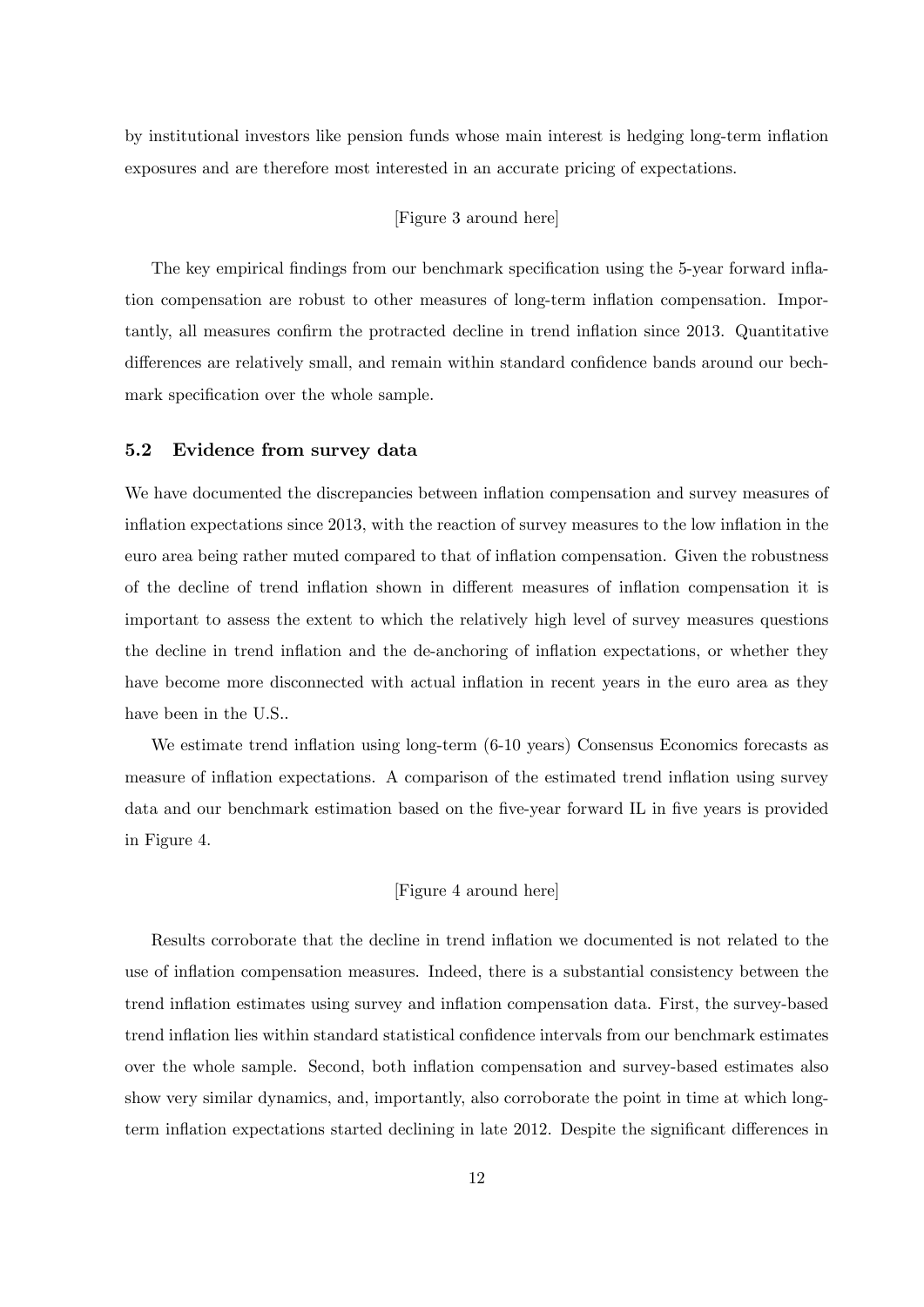the observed behavior of market and survey-based indicators of ináation expectations in recent years, the similar information they provide in terms of underlying trend inflation points to a very strong weakening of ináation dynamics in the euro area in recent years.

This evidence are also broadly in line with the findings of the most recent literature looking at euro area survey data. For example, using a very different framework Lyziac and Paloviita (2017) finds that long-term inflation expectations in the ECB's Survey of Professional Forecasters display some signs of de-anchoring in the post-financial crisis period (see Figure 1), as measured by increased sensitivity to shorter-term inflation expectations and actual HICP inflation, as well as less weight to the ECB's inflation target (or lower one) in the formation of those expectations.

### 5.3 The role of long-term information: estimation and interpretation

Our results provide strong evidence of a significant decline in trend inflation since 2012. We have shown that our main conclusion is robust to the use of different inflation compensation and survey measures of long-term inflation expectations. This section provides additional evidence on the importance of adding long-term inflation expectations into the specification for the correct estimation of trend inflation.

As illustration, we consider an alternative model specification that does not incorporate equation (3). From a modeling perspective, the benchmark specification used in this paper then collapses to the UCSV model used in Chan et al. (2013) without imposing bounds for trend inflation. Intuitively, this alternative specification does not incorporate long-term information in the form of a time-varying "end point" a la Kozicki and Tinsley  $(2012)$ . Intuitively, the estimation of trend inflation would then be based solely on the observed inflation dynamics.

Figure 5 depicts the estimates of trend inflation from a model without information on longterm ináation expectations. To ease comparison, the resulting trend ináation is shown together with our benchmark specification using long-term inflation compensation (5-year forward inflation compensation rate in Öve years) and long-term survey expectations. Results suggest that using long-term information is crucial for trend ináation estimation, particularly in a disináationary environment.

## [Figure 5 around here]

Trend inflation estimates before 2012 were not significantly different from those incorporating long-term inflation expectations. However since 2012, with disinflationary pressures mounting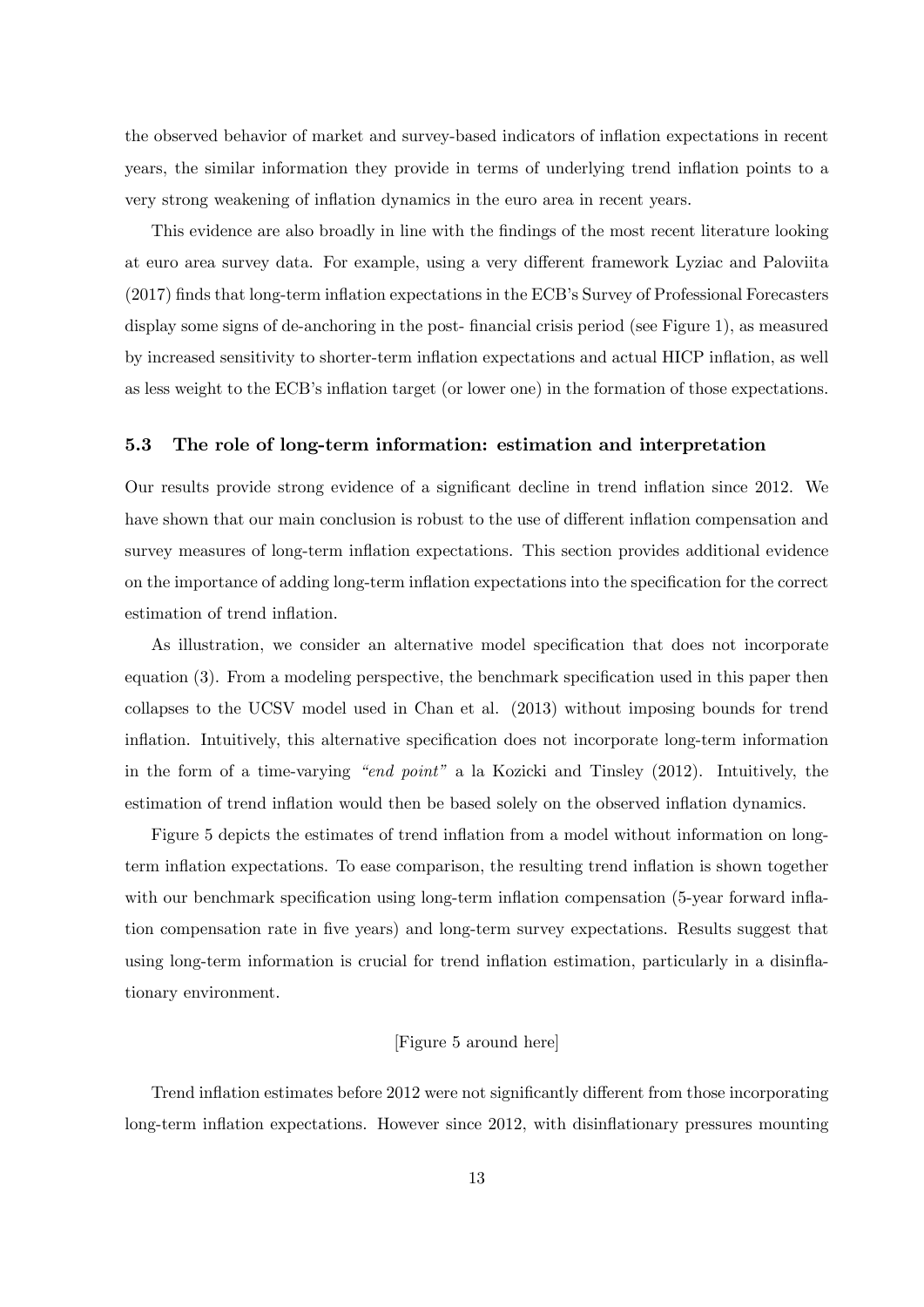and leading to a protracted period of low inflation and eventually deflation, the alternative trend inflation estimates decline sharply, moving significantly below our benchmark estimates

These evidence further stresses that accounting for the anchoring of ináation expectations, and its variation over time, is crucial for understanding actual inflation dynamics. When estimating trend inflation, long-term inflation expectations do provide information on the level of inflation expected to prevail over the medium-to-long term. There is ample evidence that such forward looking information is quantitatively important for understanding inflation dynamics, and the comparison of results with and without incorporating long-term information helps highlight the forces at work in our framework.

In the history of the euro area, there are two episodes of particular interest from the perspective of inflation dynamics and the role of the anchoring of inflation expectations. First, in the aftermath of Lehman Brothers collapse the intensification of global financial turbulences triggered a recession and a brief spell of deflation in 2009. Inflation however rebounded sharply over  $2010$  (see Figure 1). We argue that the strong anchoring of inflation expectations, with trend inflation broadly insensitive to actual inflation, was fundamental in that regard. Indeed, downward pressures on inflation dynamics at the time appeared to be mainly of temporary nature and that was the way in which aconomic agents perceived them. Both inflation compensation and survey measures remained broadly constant over that period. Moreover, before 2012 the largest discrepancy between our benchmark estimates for trend inflation and those without incorporating long-term information is observed around 2009, with the latter pointing to a stronger decline.

The other episode of interest, and the main focus of this paper, is the protracted period of below-target ináation since 2013. Our results point to two important forces shaping euro area inflation since late 2012. First, strong disinflationary pressures led to weak inflation dynamics. The dramatic decline in trend inflation estimates without incorporating long-term expectations provides evidence on how weak actual inflation dynamics has been.

More interestingly is the role of long-term inflation expectations in this second disinflationary episode. Our trend inflation estimates point to a significant weakening in the anchoring of euro area inflation expectations. and strongly suggest that such a de-anchoring played a fundamental role to explain the weak inflation dynamics and the protracted period of below-target inflation since 2013. Yet, our results are consistent with a significantly weaker but nonetheless only partial de-anchoring of inflation expectations in the euro area. The fact that even accounting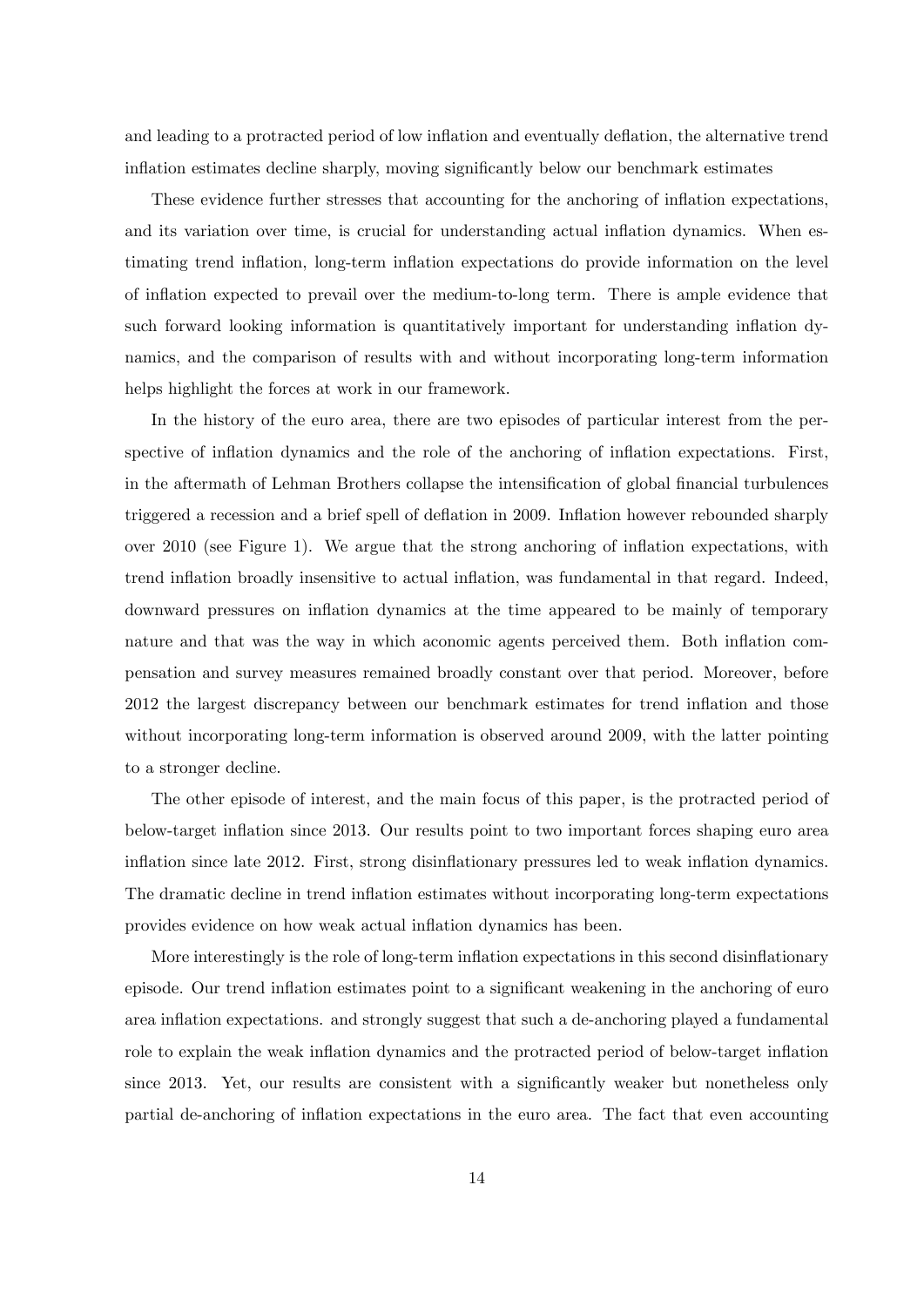for the decline in trend inflation below the  $2\%$  mark in our benchmark specification it remains significantly above the alternative specification without incorporating long-term expectations provides strong supporting evidence.

## 6 Trend inflation and inflation expectations

Long-term inflation expectations are a crucial element of the empirical framework employed in this paper to estimate trend inflation. Focusing on the euro area evidence, we advocate for the use of financial indicators of inflation expectations as measures of long-term inflation expectations. Our choice is mainly motivated by the fact that over the protracted disinflation period experienced in the euro area since late 2012 the behavior of survey measures of ináation expectations was rather muted, and suggested that they were somewhat disconnected with actual inflation developments. Such a muted reaction has been even more surprising when compared to the unprecedented decline in long-term forward ináation compensation measures since 2013. Our estimates point to significant decline in euro area trend inflation over the last few years.

This section first provides additional empirical evidence on the relationship between trend inflation and survey measures as well as between trend inflation and inflation compensation in the euro area. We then discuss how our findings may shed new light on the on-going research analyzing the discrepancies between US inflation expectations and trend inflation.

## 6.1 Survey expectations and trend inflation

Beyond the consistency in terms of trend ináation estimates, our estimates using euro area survey data allows for a quantification of the reasons behind the discrepancy of the observed, or reported, surveys and the underlying trend ináation. Indeed, one of the key motivations behind the framework developed by Chan et al.  $(2015)$  was to investigate whether US survey inflation expectations had become disconnected from actual inflation developments and trend inflation since the GFC.

Specifically, if survey expectations are employed as  $z_t$  in equation  $z_t = d_{0,t} + d_{1,t}\pi_t^* + \epsilon_{z,t} +$  $\psi \epsilon_{z,t-1}$  (3), the above framework allows to quantify the extent to which survey measures provide unbiased estimates of an econometric estimate of trend inflation. conceptually, the disconnection of survey expectations from trend inflation can reflect two distinct but complementary dimensions, namely  $d_{0,t} \neq 0$  a systematic "level" bias and  $d_{1,t} \neq 1$ , which could suggest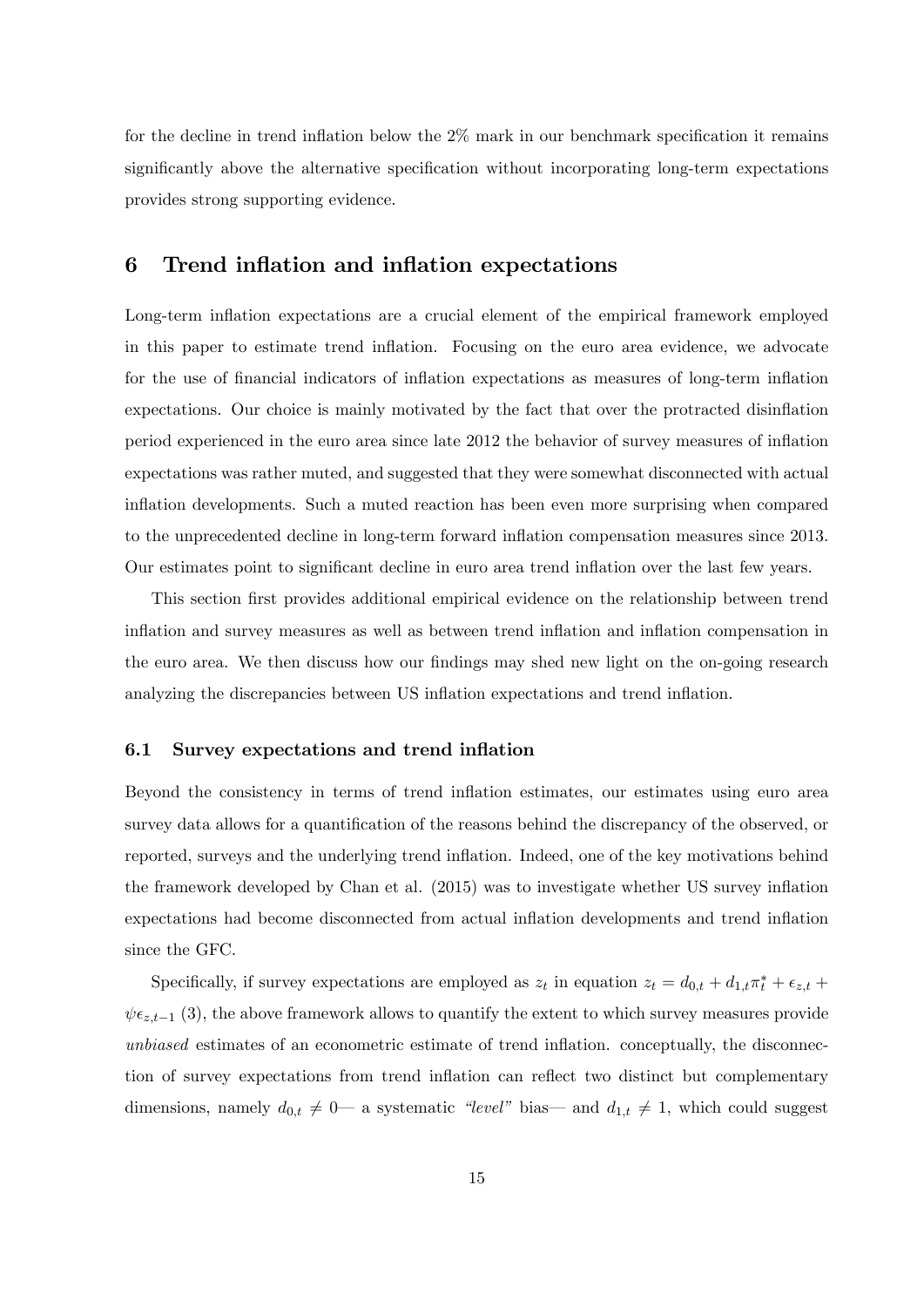a more relevant departure from rational expectations in the sense that long-term expectations may become less related to the long-term trend in inflation. Given that our estimates of  $d_{1t}$ are not statistically significant from 1 (see Section 7 for details) the main reason behind the discrepancy comes from a significant bias, captured by  $d_{0t}$  in our framework.

Figure 6 depicts our estimates of the level bias in survey measures of inflation expectations, relative to the estimated trend inflation, as well as standard uncertainty bands around it. The results confirm the limited reliability of survey measures in the low inflation environment. While statistically insignificant before 2011-12, the bias in survey measures increased significantly since then, reaching almost 40 basis points during most of the below-target period. Despite their recent decrease, the survey bias remains sizable, which warns about the reliability of survey measures as indicators of inflation expectations, at least if taken as face value.

## [Figure 6 around here]

The discrepancy between euro area survey inflation expectations and trend inflation in recent years is not qualitative and quantitatively very different from the findings of Chan et al (2015) for US survey expectations. This evidence has some important implications for the monitoring of indicators of inflation expectations particularly in central banks over in recent years. Analyzing the reasons behind that discrepancy in the case of the euro area is beyond the scope of this paper, but we offer some potential explanations recently put forward in some recent research on the U.S. case.

Coibion and Gorodnichenko (2015) provided regression evidence that survey forecasts departure from full rationality may be related to information rigidities leading to a sluggish adjustment of (U.S.) survey expectations. Such an interpretation is consistent with our findings for euro area surveys. In equation (3) the time varying parameters (and the MA error term).in equation  $(3)$  can be interpreted as capturing the effects of information rigidities in a flexible way, without imposing additional parameter restrictions arising from a particular theoretical model of expectations formation (see also Chan et al., 2015). A fundamental characteristic of our findings is that the discrepancy between survey expectations and trend ináation has been particularly strong during the protracted disinflation in the euro area from late 2012. The extend to which there may be important asymmetries in the adjustment of ináation expectations when observing inflation realizations below-target for a protracted period of time is an important issue to investigate. The approach introduced in Mertens and Nason (2015), where inflation and sur-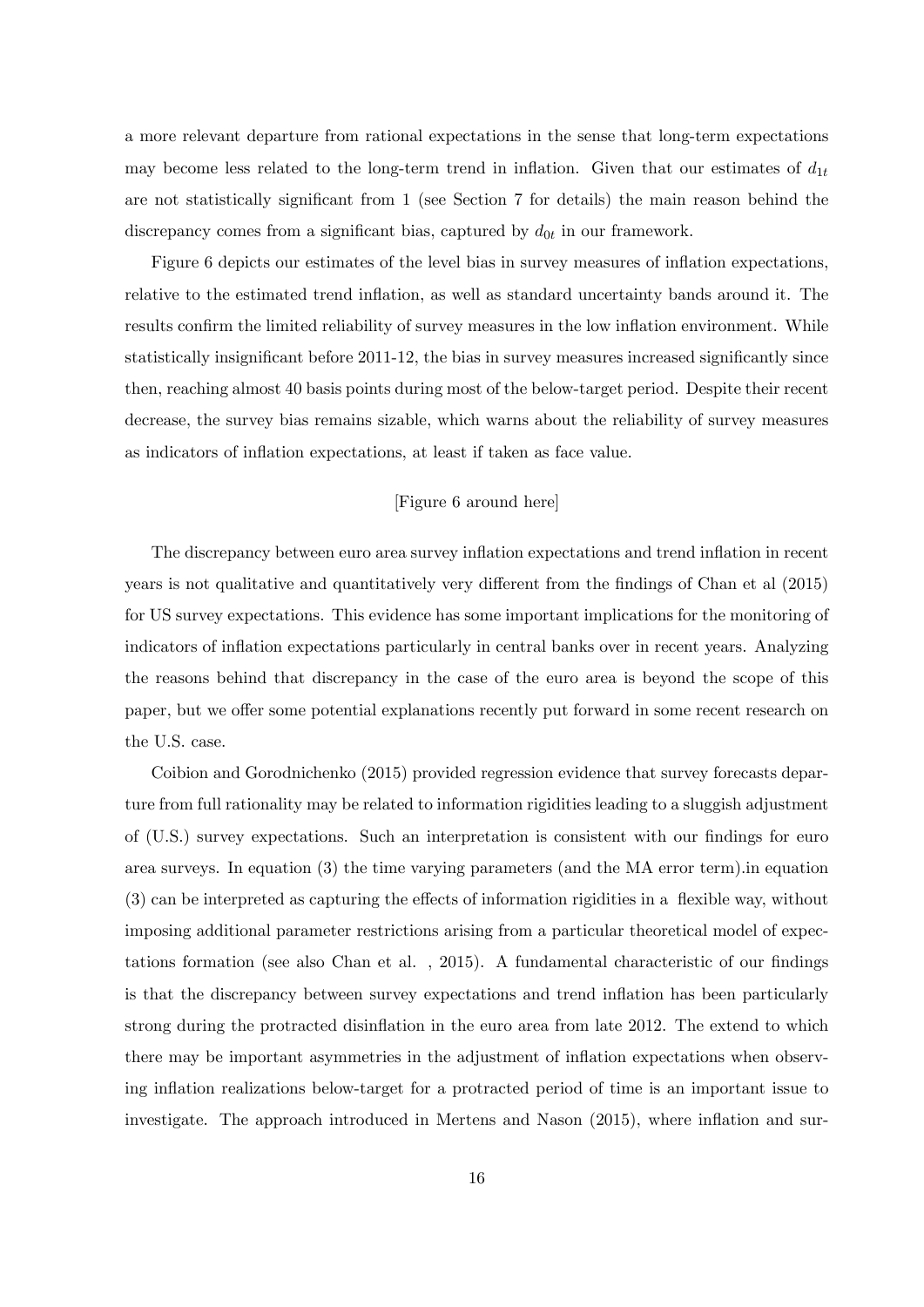vey ináation expectations are modeled jointly and allowing for the strength of the information rigidities to vary over time using an additional latent state—incorporating autoregressive dynamics and trend inflation— on which the observed survey expectations depend, may be quite promising in that regard.

### 6.2 Inflation compensation, trend inflation and risk premia

A fundamental contribution of this paper to the growing literature on trend ináation estimation is the use of inflation compensation in the estimation. At least in the case of the euro area, we have argued this is quite a natural choice to investigate the potential de-anchoring of longterm ináation expectations since late 2012 given the sluggish adjustment of survey measures. Indeed we have shown that, although survey data broadly provides the same message in terms of trend inflation, observed survey results exhibit significant biases, which may undermine their relevance for policy analysis. In turn, the relationship between inflation compensation and the (unobserved) trend inflation is often clouded by the presence of risk premia in the latter. This section shows how our empirical framework can be used to shed light on that relationship.

A by-product of our benchmark trend ináation estimation is an implicit decomposition of long-term inflation compensation into the level of inflation expectations, given by trend inflation as the optimal long-term conditional forecast, and the additional premia requested by investors. Specifically, in our empirical framework, the equation  $z_t = d_{0,t} + d_{1,t}\pi_t^* + \epsilon_{z,t} + \psi \epsilon_{z,t-1}$  can be used to gauge the decomposition of long-term inflation compensation. Once the part explained by trend inflation  $d_{1,t}\pi_t^*$  is estimated, the remaining part of the observed inflation compensation is by definition the premia. In general terms,  $d_{0,t}$  estimates can be used to gauge the inflation risk premim (IRP), while the MA(1) error terms can be attributed to liquidity premia or other temporary market disturbances. Figure 7 provides a decomposition of our benchmark measure of long-term forward ináation compensation (the Öve-year forward IL swap in Öve years).

## [Figure 7 around here]

Information on the movements of long-term expectations and inflation risk premia is very useful for monetary policymaking. We have argued that both concepts are very relevant for monetary policy and the recent experience of the euro area is a clear example of the usefulness of getting information on their movements. To help focus the discussion, Figure 8 provides additional evidence on the dynamics of euro area ináation risk premia. As before, together with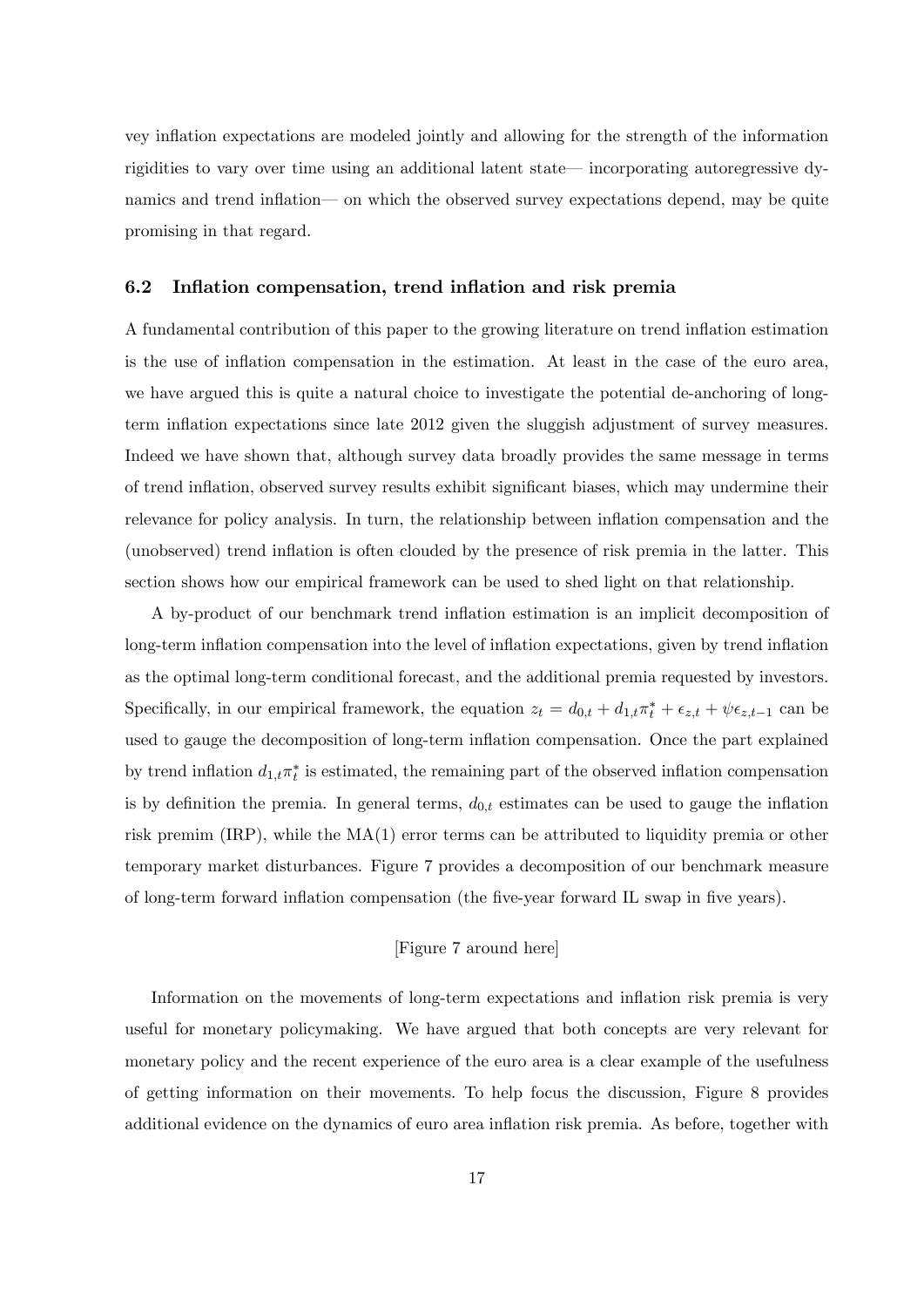our benchmark specification using the 5-year forward IL swap rate in five years we also consider long-term inflation compensation at different maturities, namely the 1-year forward in nine years and the 5-year forward in ten years. There are a few important insights worth highlighting. We will first focus on the pre-2013 period. We then discuss the most recent period of below-target inflation and how are estimates shed some new light on the policy discussions during the most recent period.

#### [Figure 8 around here]

Before 2013, our model results are broadly in line with previous findings on euro area IRP. First, IRP exhibits substantial time variation, in particular when compared to the trend ináation estimates (see Figure 3). Second, the estimated average level of IRP for our benchmark specification—around 30 basis points on average— is consistent with existing research evidence using term structure models (e.g. Hordalh and Tristani, 2010, Garcia and Werner, 2014). Moreover, they imply a relatively low level of IRP ahead of the global financial crisis —around 20 basis points before 2008— and a significant increase during the spring of that year following the surge of oil prices and actual inflation. The crisis period triggered significant volatility in the premia with highs around late 2010 amid inflationary concerns about the expansionary monetary policy measures implemented in the post-Lehman period followed by severe declines showing recurrent deflationary fears as the debt crisis in periphery countries evolve, before stabilizing at around 30 basis points from early 2012.

The protracted disinflationary period from early 2013 however triggered significant declines in IRP. Interestingly, our model estimates suggest that the decline in inflation compensation measures since late 2012 was initially mainly driven by lower trend ináation. Yet, the IRP however fell by around 30 basis points over 2014, hovering around zero for most of 2015 and even turning negative over most of 2016. This evidence on long-term inflation risk premium in euro area complements recent Öndings of a negative IRP at shorter maturities during the financial crisis period (e.g. Camba-Mendez and Werner, 2017).

While our estimates suggest that IRP at long maturities have mainly remained in positive territory, our finding of a temporary negative IRP is consistent with the recent literature that emphasize not only the time variation of risk premia but also the fact that it may change sign. Standard finance theory suggests that the inflation risk premium reflects the correlation between inflation and the marginal inter-temporal rate of substitution of consumption of the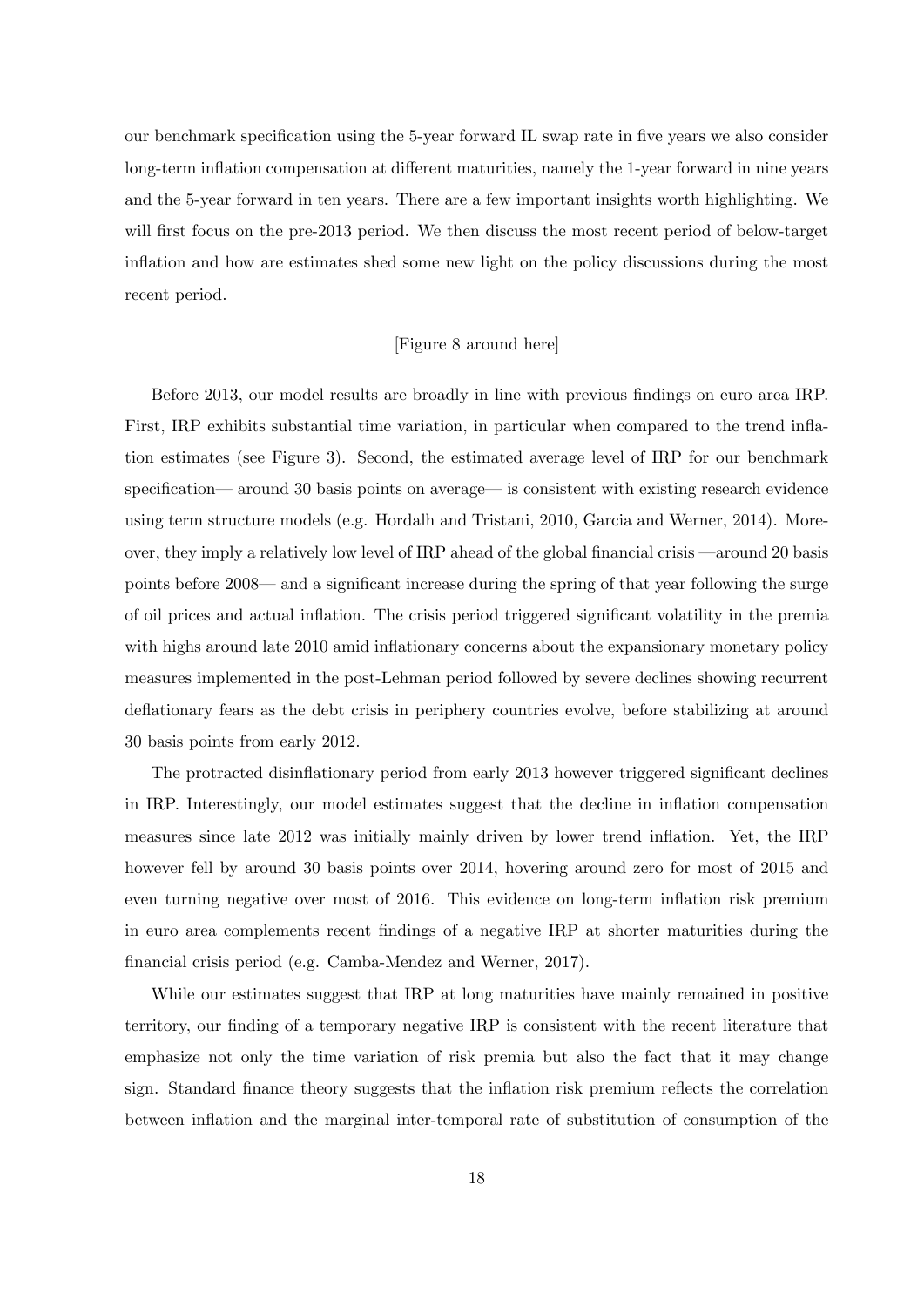representative investor. As useful metric to gauge that relationship, U.S. stock and nominal bond returns are reported to be positively correlated before the 1990s (e.g. Campbell et al., 2013, Baele et al , 2009), suggesting that higher ináation was bad news for stocks and bonds. Over the last two decades however negative correlations have been reported not only for the U.S. but also in the euro area markets (e.g. Fleckenstein et al.,  $2016$ ).<sup>5</sup> Campbell et al. (2016) have argued that the role of nominal bonds may have changed from inflation bets to "deflation hedges", as, since nominal bonds will perform well under deflation, they will be a good investment when deflation fears intensify. Investors may then be willing to forgo some return for such a hedge, thereby leading to a negative IRP priced in. We believe that, given potential difficulties of standard term structure models to accommodate such changes in the sign of the IRP the framework introduced in this paper can offer a flexible alternative.

The dynamics of our IRP estimates are fully consistent with the evolution of implicit forward Risk Neutral Densities (RNDs) of Gimeno and Ibañez (2017) using euro area IL swap and inflation options (caps and floors) data. Specifically, the few periods of negative inflation risk premia in our sample (around mid-2010, mid-2011, early 2015 and second-half of 2016) coincide with a rise in the implied probability of inflation being below zero in the long-term forward RND and increase in the balance of risk towards lower inflation outcomes.<sup>6</sup>

The decomposition of IL swap rates also sheds light on a specific question that has become particularly relevant for the ECB policy debate (Draghi, 2017) since late 2016: to what extent is the rebound in long-term ináation compensation experienced between November 2016 and January 2017 is related to a change in inflation expectations and which part reflects a repricing of premia in IL markets? Our estimates suggest that, while the rebound of ináation compensation of about 40 basis points between November 2016 and January 2017 was encouraging, the bulk of the increase is related to higher premia (around 25 basis points) while trend ináation has merely risen by about 15 basis points, and at around  $1.6\%$  it is still far form ECB's price stability objective. <sup>7</sup>

 ${}^{5}$ Fleckenstein et al (2016) report an average correlation between daily stock and bond returns on all outstanding U.S. Treasuries, measured using the Barclays U.S. Treasury Index of -0.18 between August 1998 and October 2014, and of -0.22 in the euro area.

 $6C$ dculated as the probability mass associated to inflation higher than 2% over the probability mass associated to inflation lower than  $1.5\%$ .

<sup>&</sup>lt;sup>7</sup>The rebound of inflation risk premia into positive territory since late 2016 is also consistent with the sharp improvement in those two dimensions of the long-term forward RND reported in Gimeno and Ibañez (2016).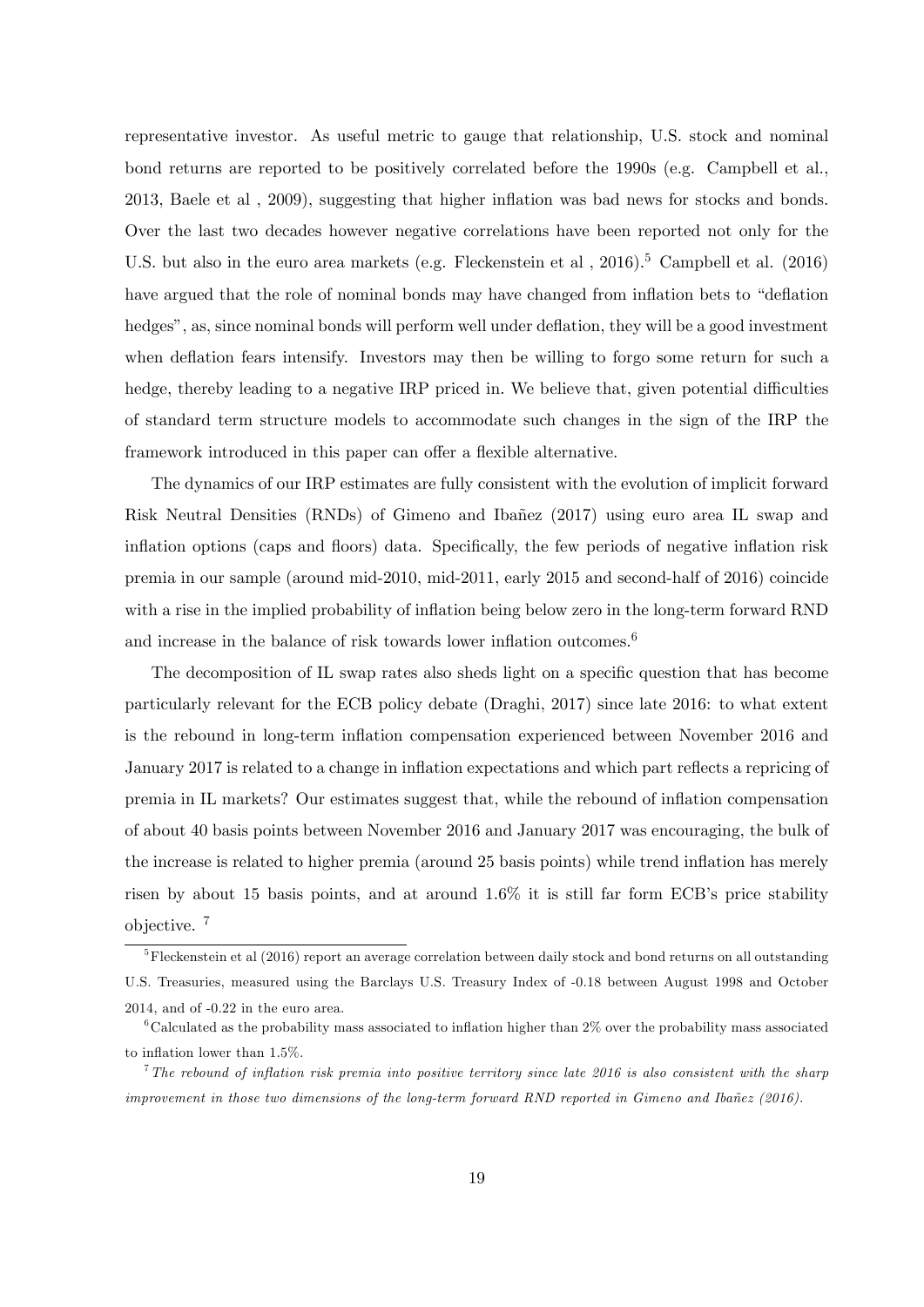## 7 Additional model results

In the previous sections we have focused on our benchmark model results and their robustness regarding trend ináation and the additional dimensions necessary to understand the dynamics of ináation expectations. To our knowledge this is however the Örst paper focusing on euro area trend inflation, and particularly over the recent sample of below-target inflation. We therefore report here other model results and compare them among different specifications to provide a broader overview of the results for the euro area economy.

Figure 9 reports the estimates for the degree of inflation persistence (Panel (a)), the coefficient of trend inflation in long-term inflation expectations (Panel  $(b)$ ), and the stochastic volatility governing the dynamics of the inflation gap (Panel  $(c)$ ) and the trend inflation (Panel  $(d)$ ). Beyond some specific details, a key message from all this model dimensions is the robustness across different model specifications: as for the trend inflation estimates, in all cases the model parameters are very similar and, even if small differences arise, quantitatively lie within the standard uncertainty bands surrounding our benchmark estimates.

## [Figure 9 around here]

Our results point to the presence of a sustained upward trend in ináation persistence in the euro area over the sample as a whole. While even at the end of the sample the  $b_t$  parameter remains around 0.4, this upward trend is quite relevant, for, first, it is very consistent with the idea of a de-anchoring of inflation expectations in the later part of the sample and, second, it may contribute to explain why the rebound of inflation in the euro area following the disinflation since late 2012 is being so slow.

The impact of trend inflation on long-term inflation expectations has been quite stable in our sample. There is however a noticeable difference: while  $d_{1t}$  estimates for inflation compensation measures tend to be slightly higher than, for survey measures they are below 1 during all the sample. While this may explain the stronger decline in inflation compensation than in survey measures, the estimates remain quite close and statistically not different from 1. Indeed, we have also run restricted versions of the model fixing the trend inflation parameter to 1 and the results were qualitatively similar, and always within the standard uncertainty bands around the benchmark estimates.

We also find evidence of significant stochastic volatility in the trend inflation but particularly in the inflation gap equation. In the latter case, there was an important surge in the volatility of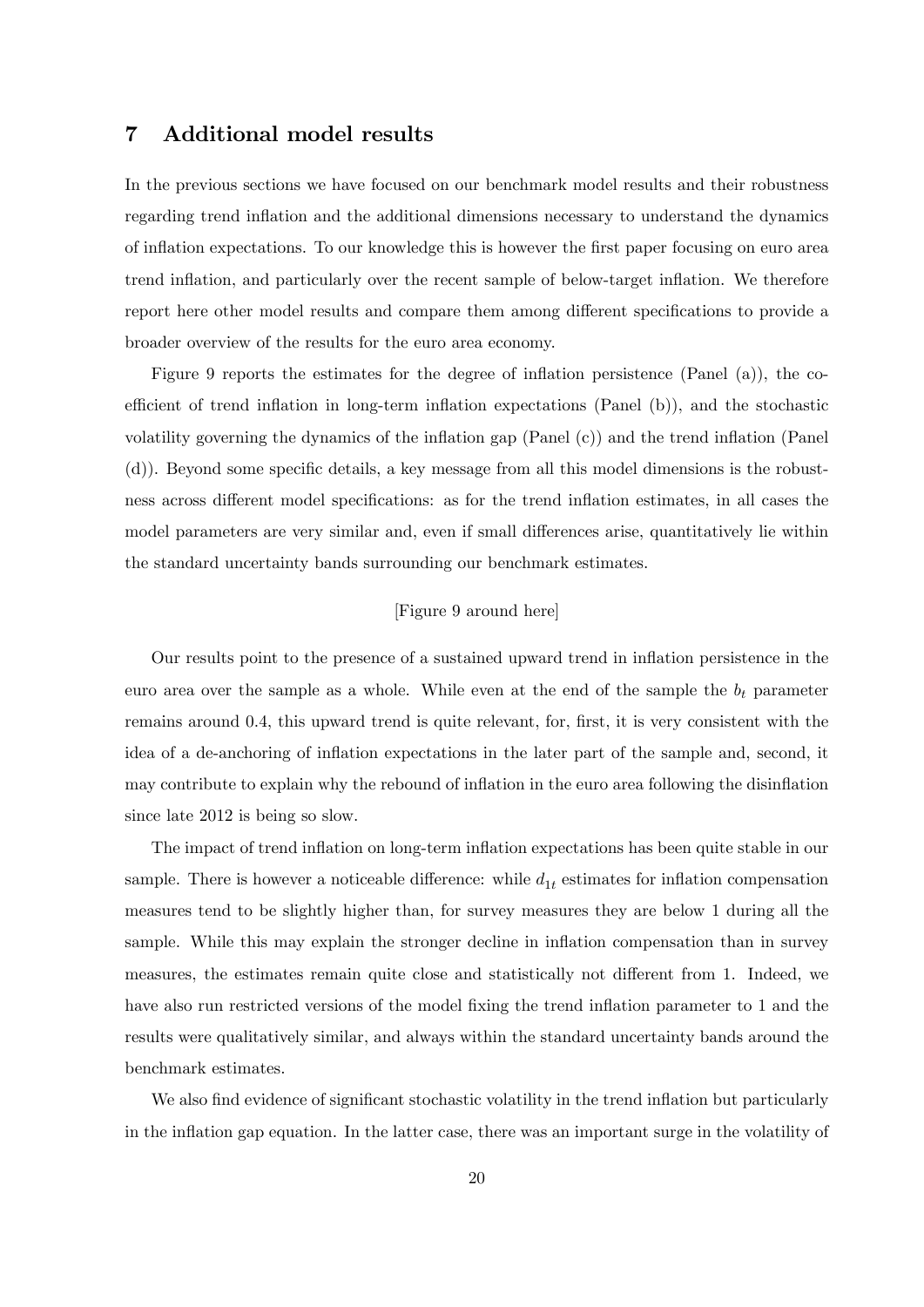the shocks around in the aftermath of Lehman Brothers collapse, followed by a partial decline and stabilization until late 2013, when a second surge in volatility was observed. Inflation gap shock volatility has remained high since then. The volatility of trend ináation shocks has however remained relatively constant through the global financial crisis and the low inflation period. When longer maturity inflation compensation (5-year forward in ten years) is used there is some evidence of higher shock volatility than in our benchmark specification, but differences lie well within standard confidence bands.

## 8 Concluding remarks

This paper incorporates the use of market-based inflation expectations to the growing literature on trend inflation estimation. The growth of markets for inflation-linked products in many countries since 2004 has been remarkable, and it is not surprising that market-based expectations nowadays play a fundamental role in the monitoring of inflation expectations in many central banks and specialized media. We show that inflation compensation measures can play an important role in the analysis of trend inflation as well.

We provide strong evidence of a significant deterioration in the anchoring of long-term inflation expectations in the euro area since 2013.Our trend inflation estimates declined significantly below  $2\%$  to historically low levels around  $1.3\%$  by mid-2016. These findings, which are robust to different measures of long-term inflation compensation and the use of survey measures, provide support to the expansion of UMP measures by the ECB since early 2015. Moreover, we also provide a useful framework to assess the impact of those measures on long-term inflation expectations, and the timing of the potential tapering of QE measures, as well as evidence that taking survey measures at face value can be very misleading.

Extending the estimation of trend inflation to market-based inflation expectations can in turn allow for gathering further international evidence on global inflation trends, not only in advance economies but also in many emerging markets with already well develop markets for inflation-linked products. It also provides estimates of inflation risk premia without the need to impose restrictions for the pricing of inflation across maturities that are common in the macrofinance literature on the term structure of interest rates. These two research avenues can help expand the toolkit for monitoring inflation expectations in many central banks.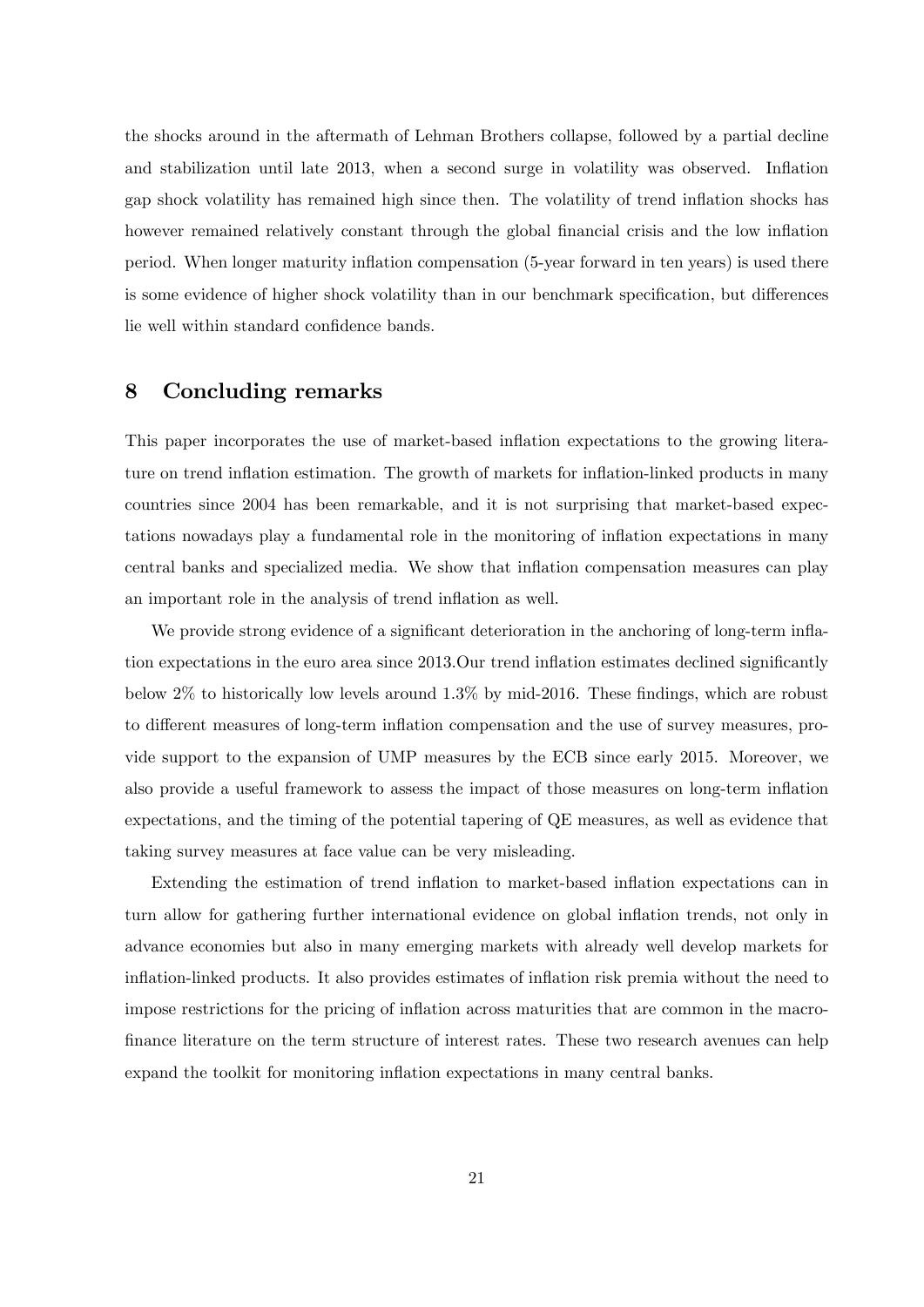# Appendix: Estimation approach

This appendix outlines the priors and MCMC algorithm used in this paper for our benchmark model. We employ the same empirical approach as in Chan et al (2015), so we just provide a brief introduction in this appendix and refer the interested reader to their paper.

The model is given in  $(2)$ ,  $(3)$ ,  $(4)$ ,  $(5)$ ,  $(6)$  and  $(7)$ . We use relative non-informative priors to initialize the state equations (2), (3), (4) and (6), with  $\pi_1^* \sim N(\pi_0^*, e^{h_{n,1}} V_{\pi^*})$ ,  $b_1 \sim N(b_0, V_b)$ ,  $d_{i1}$  $\sim N(\mu_{di}, \sigma_{di}^2/(1-\rho_{di}^2))$   $i = 0, 1$ , and  $h_{i,1} \sim N(h_{i,0}), V_{h_i}$ ,  $i = v, n$  with  $h_{i,0} = 1, b_0 = \pi_0^* = 0$ , and  $V_{h_i} = V_b = V_{\pi^*} = 100.$ 

We assume independent priors for elements of the parameter vector  $\theta = (\psi, \mu_{d0}, \mu_{d1}, \sigma_{d0}^2, \sigma_{d1}^2, \sigma_b^2, \sigma_z^2, \phi_v, \phi_n)$ which are proper and weakly informative. The priors for  $d_i$  and  $\rho_i$  are:

 $\mu_{d0} \sim N(a_0, V_\mu)$  ,  $\mu_{d1} \sim N(a_1, V_\mu),$   $\rho_{di} \sim TN(a_2, V_\rho)$ 

where the TN denotes the Normal distribution truncated in an interval (c1; c2),

and we set  $a_0 = 0, a_1 = 1, a_2 = 0.95, V_\mu = 0.1^2$  and  $V = 0.1^2$ , which imply relatively informative priors centered at the values which imply trend inflation is equal to long-run inflation forecasts (apart from a mean zero error). For the  $MA(1)$  coefficient, we consider the relatively non-informative prior which restricts the MA process to be invertible:  $\psi \sim TN_{(-1,1)}(0, V_{\psi} =$ 0.25<sup>2</sup>). Finally, we assume independent inverse gamma priors for the variance parameters, and the scale parameters set such that  $E(\sigma_{d0}^2) = E(\sigma_{\omega}^2) = E(\phi_{\nu}) = E(\phi_n) = 0.01$ , to reflect the desired smoothness of the corresponding state transition (e.g. with high probability the difference between consecutive  $d_{0t}$  lies within the interval (-0.2, 0.2).

To estimate the model , we use the MCMC sampler developed in Chan et al (2015), and also incorporate the sampler in Chan (2013) for handling the MA innovations with stochastic volatility.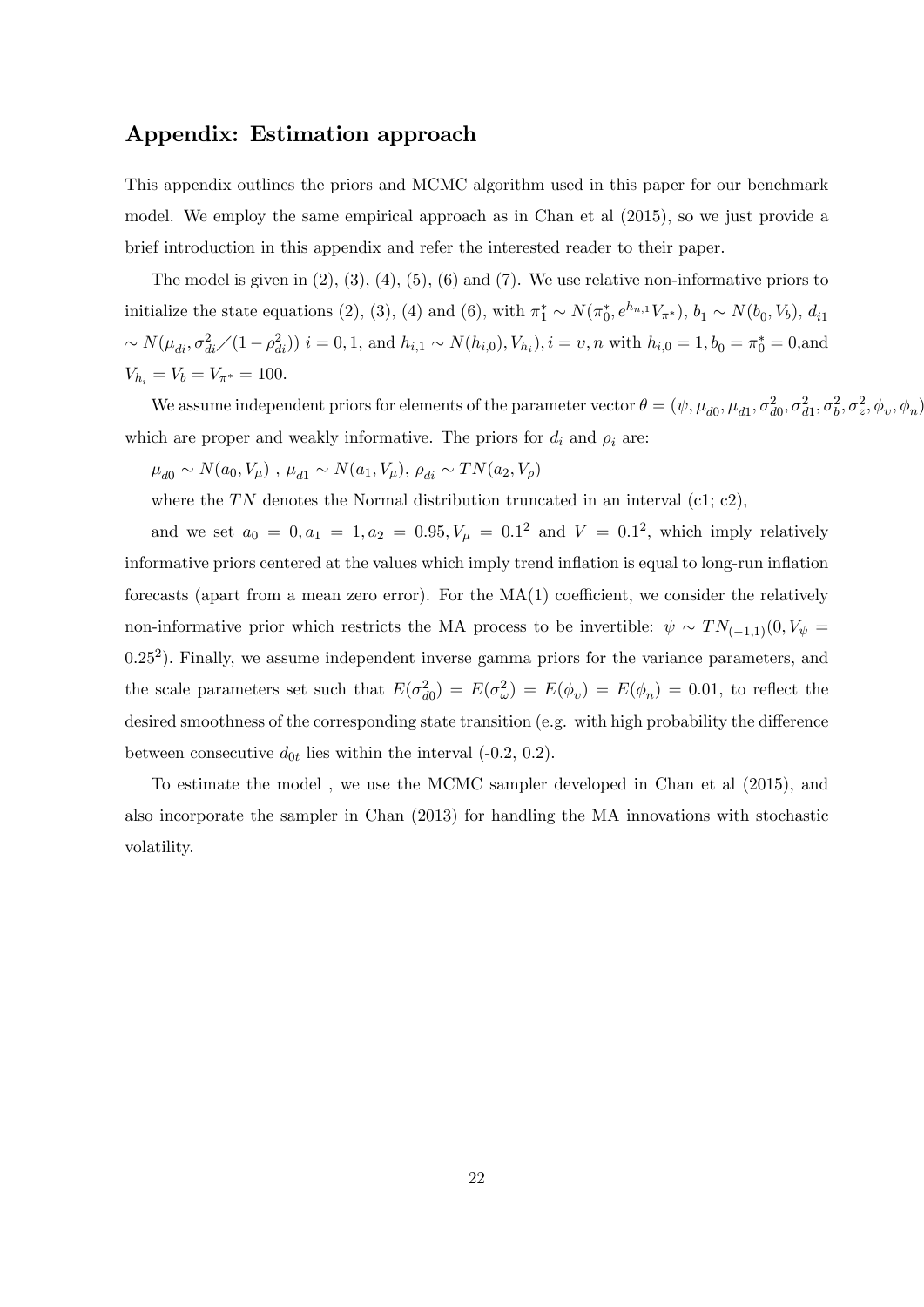# References

- Abrahams, M. T. Adrian, R. Crump, and E. Moench (2012), "Decomposing Real and Nominal Yield Curves", Federal Reserve Bank of New York Staff Reports, no. 570 September (revised October 2013).
- Chan, J., G. Koop and S. M. Potter (2013), "A new model of trend inflation", *Journal of* Business and Economic Statistics, 31, 94-106.
- Bernanke, B. (2012), "Monetary Policy since the Onset of the Crisis", speech at the Federal Reserve Bank of Kansas City Economic Symposium, Jackson Hole, WY, August 31.
- Christensen, J., J. A. Lopez, and G. Rudebusch (2010), "Inflation Expectations and Risk Premiums in Arbitrage-Free Model of Nominal and Real Bond Yields", Journal of Money, Credit and Banking, vol. 42 (September, issue supplement s1), pp.  $143-78$ .
- Bednar, W. and T. Clark (2014), "Methods for evaluating recent trend inflation", Economic Trends, Federal Reserve Bank of Cleveland, March 28.
- Camba-Mendez, G. and T. Werner (2017), "The inflation risk premium in the post-Lehman periodî, ECB Working Paper No 2033, March.
- Campbell, J., R. Shiller and L. Viceira (2009), "Understanding inflation-indexed bond markets", In: Romer D, Wolfers J, editors. *Brookings Papers on Economic Activity*: Spring 2009. Washington (DC): Brookings Institution Press; 2009.
- Campbell, J., A. Sunderam and L. Viceira (2017), "Inflation Bets or Deflation Hedges? The Changing Risks of Nominal Bonds", Critical Finance Review, forthcoming.
- Constancio, V. (2014), "Maintaining price stability in the euro area", speech at the 18th Annual Central Bank and Investment Authority Seminar organised by Commerzbank, Berlin, 16 October.
- D'Amico, S. D. Kim and M. Wei (2014), "Tips from TIPS: The Informational Content of Treasury Inflation-Protected Security Prices", Finance and Economics Discussion Series 2014-24, Washington: Board of Governors of the Federal Reserve System, January.
- Draghi, M. (2014), "Unemployment in the euro area", Annual Central Bank Symposium, Jackson Hole, August 22.
- Draghi, M. (2015), ECB Press Conference, January 22.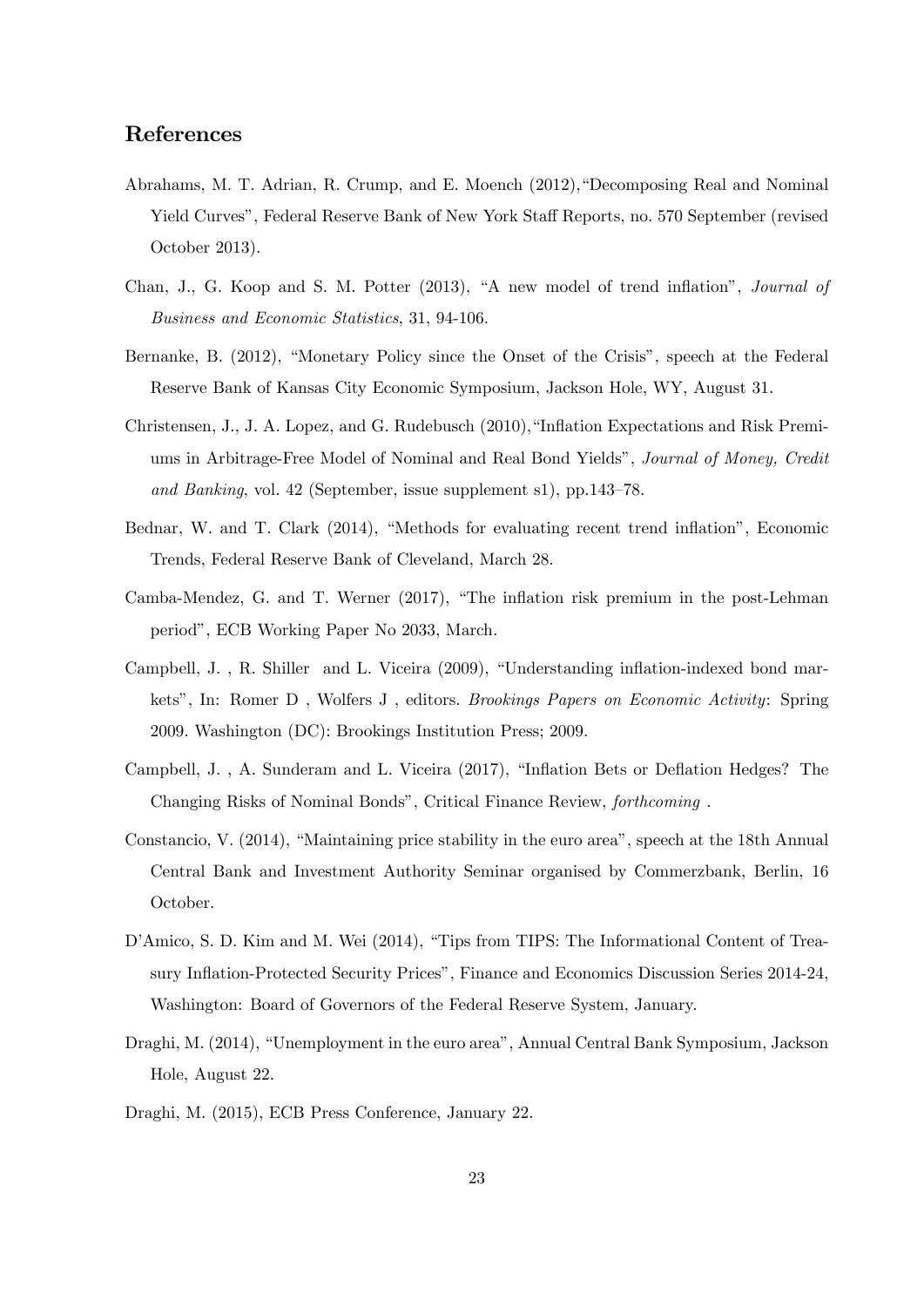Draghi, M. (2017), ECB Press Conference, January 15.

- Faust, J. and J. Wright (2013), "Forecasting inflation", In G. Elliott and A. Timmermann (Eds.), Handbook of Economic Forecasting, volume 2. Amsterdam: North Holland.
- Fuhrer, J., G. Olivei, G. and G. Tootell (2012), "Inflation dynamics when inflation is near zero", Journal of Money, Credit and Banking, 44, 83-122.
- Financial Times (2014), "Farewell to the Fed's QE3, a monetary job well done", 31 October.
- Financial Times (2016), "Eurozone inflation expectations hit record low", 13 June.
- Fleckenstein, M., F. Longstaff and H. Lustig (2016), "Inflation-Adjusted Bonds and the Inflation Risk Premium", in Handbook of Fixed-Income Securities, ed. by P. Veronesi, Wiley, 41-52.
- Garcia, J.A., (2003), "An introduction to the ECB's Survey of Professional Forecasters", ECB Occassional Paper No. 7.
- Garcia, J.A., and S. Werner  $(2017)$ , "News and the anchoring of euro area inflation expectations", IMF Working paper series, forthcoming.
- Garcia, J.A., and T. Werner (2014), "Inflation compensation and inflation risk premia in the euro area", in Modern Macroeconomic Policy Making, A.Durré, J. Chadha, L. Sarno and M. Joyce, editors, Cambridge University Press.
- Garnier, C., E. Mertens, and E. Nelson (2015), "Trend Inflation in advanced economies", International Journal of Central Banking, 11(4), 65-136.
- Gimeno, R. and A. Ibañez (2017), "The Eurozone (expected) inflation: an optio's eve view". Banco de España Working paper series, *forthcoming*.
- Gürkaynak, R., A. Levin and E. Swanson, 2010, "Does inflation targeting anchor long-run inflation expectations? Evidence from long-term bond yields in the U.S., U.K., and Sweden", Journal of the European Economic Association,  $8(6)$ ,  $1208-1242$
- International Monetary Fund (2013), "Global Impact and Challenges of Unconventional Monetary Policies", IMF Policy Paper, 7 October.
- Lyziak, T., and M. Paloviita (2017), "Anchoring of inflation expectations in the euro area: Recent evidence based on survey data", European Journal of Political economy, 46, 52-73.
- Kozicki, S. and P. Tinsley (2012), "Effective use of survey information in estimating the evolution of expected ináationî, Journal of Money, Credit and Banking, 44, 145-169.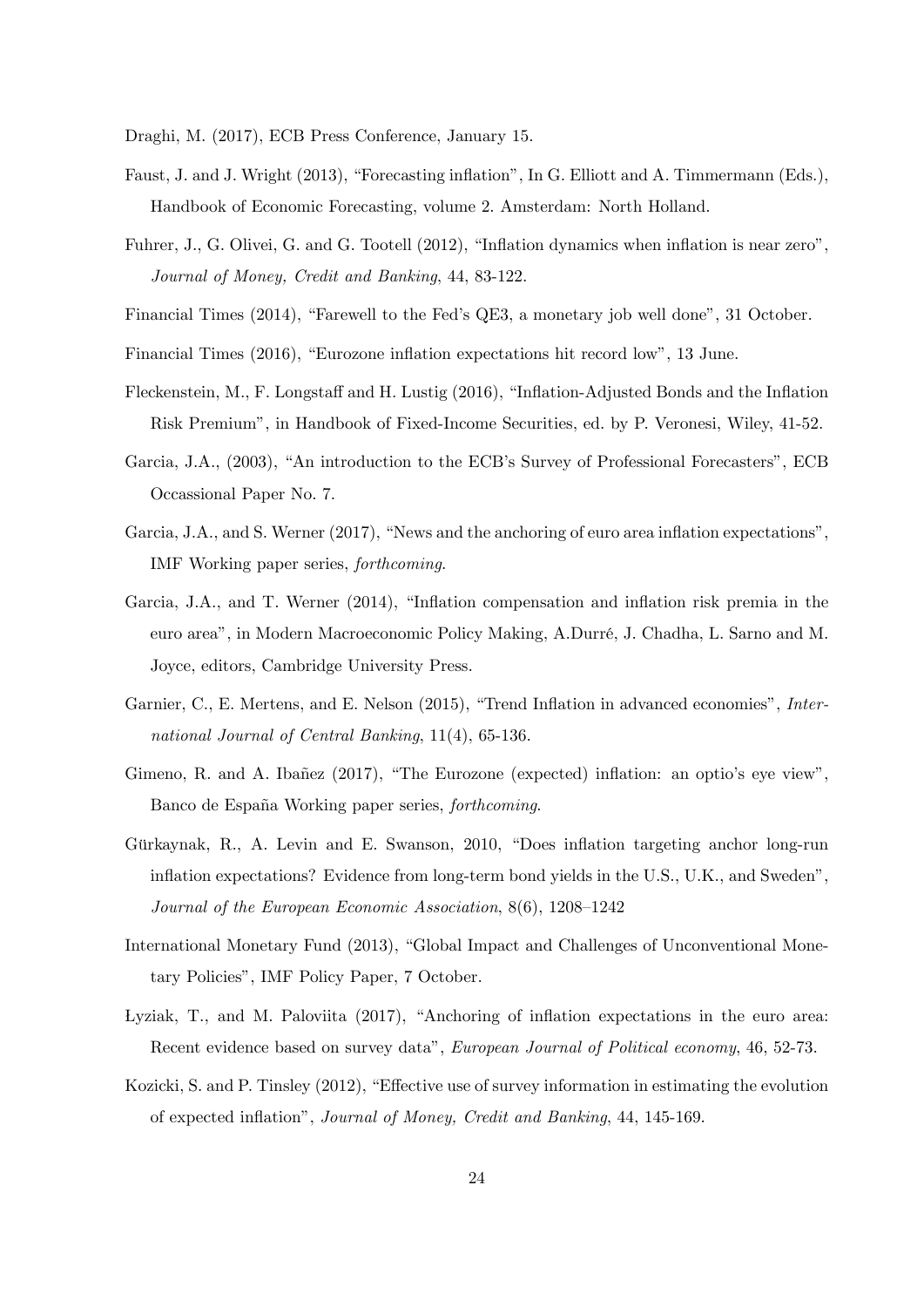- Mertens, E. (2016), "Measuring the level and uncertainty of trend inflation", Review of Economics and Statistics, 98(5), 950-967.
- Pflueger, C. E., and L. Viceira (2011), "An Empirical Decomposition of Risk and Liquidity in Nominal and Ináation-Indexed Government Bondsî, NBER Working Paper No. 16892.
- Stock, J. and M. Watson (2007), "Why Has U.S. Inflation Become Harder to Forecast?", Journal of Money, Credit and Banking, Supplement to Vol. 39, pp.3-33, No. 1 (February)
- The Economist, (2014), "The dangers of deflation: the pendulum swings to the pit", print edition 25 October.
- The Economist (2017), "Inflation: a welcome revival", January 14.
- Verdinelli, I. and L. Wasserman (1995), "Computing Bayes factors using a generalization of the Savage-Dickey density ratio", Journal of the American Statistical Association, 90, 614-618.
- Yellen, J. (2015), "Testimony before the Committee on Banking, Housing, and Urban Affairs", U.S. Senate, Washington, D.C., February 24.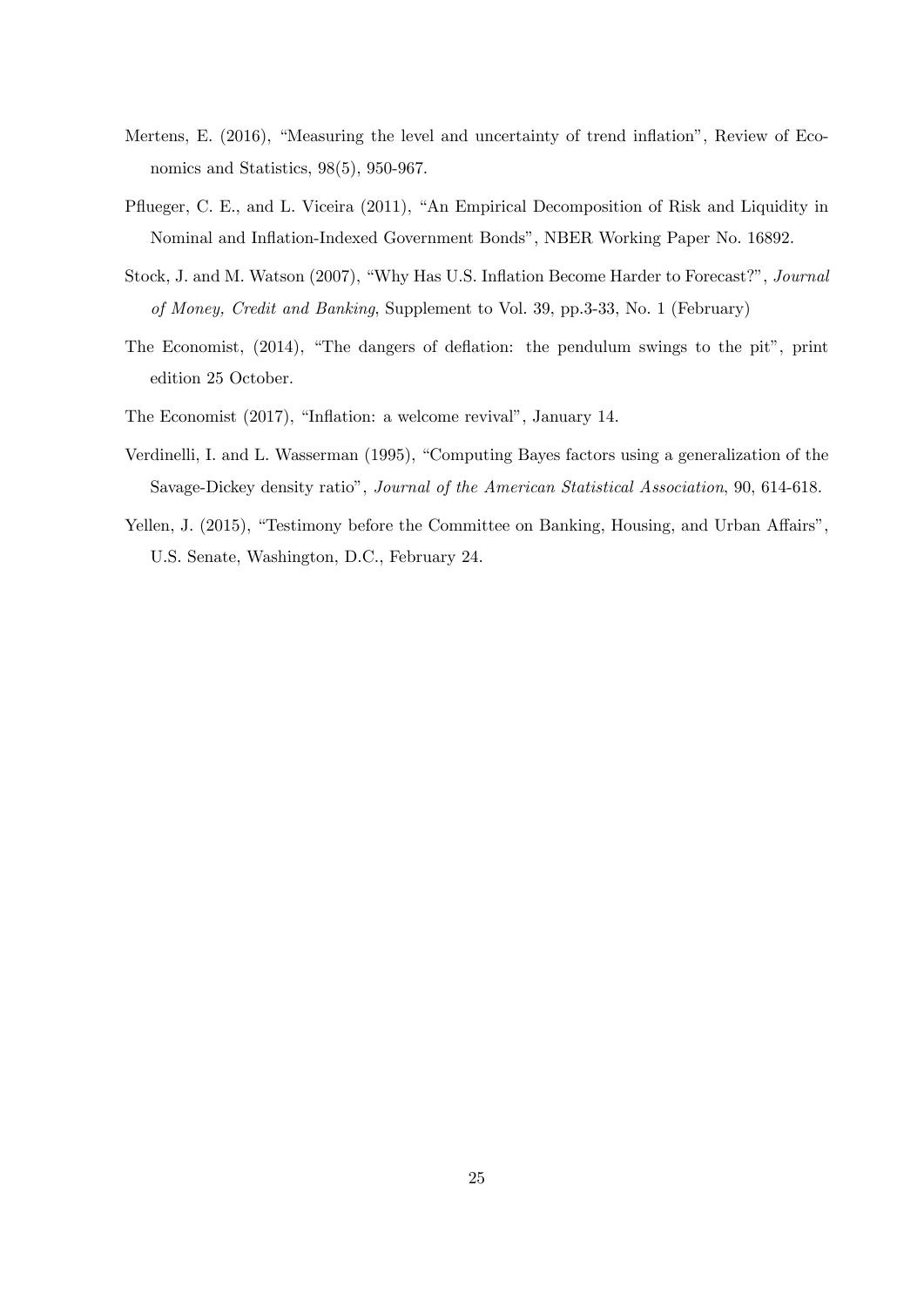# Tables and Figures



Note. The Figure depicts realized inflation (year-on -year rate of growth of HICP) and some indicators of inflation long-term inflation expectation in the euro area. First, our benchmark measure of long-term inflation compensation, the five-year forward inflation-linked swap rate five years ahead (blue line, calculation details can be found in Section 2 of the paper). The chart also includes two measures of survey expectations: Consensus Economics forecasts 6-to-10 years ahead (blue dots) and the 5-years ahead expectations from ECB's Survey of Professional Forecasters (red dots. For background information on the ECB's SPF, see Garcia, 2003). The chart illustrates two important features of euro area inflation expectations over the last decade First, long-term forward inflation compensation tended to be significantly above survey measures of long-term inflation expectations. with the discrepancy widely attributed to the presence of the inflation risk premia in inflation compensation. In recent years however long-term forward inflation compensation declined significantly as actual inflation rates drifted downwards since 2013. Survey measures of inflation expectations have in contrast remained relatively more stable in the euro area, but a significant decline away from the 2% target level of the ECB can also be appreciated since mid-2013.

Sources: Eurostat, ICAP, Consensus Economics, ECB's SPF, and author's calculations.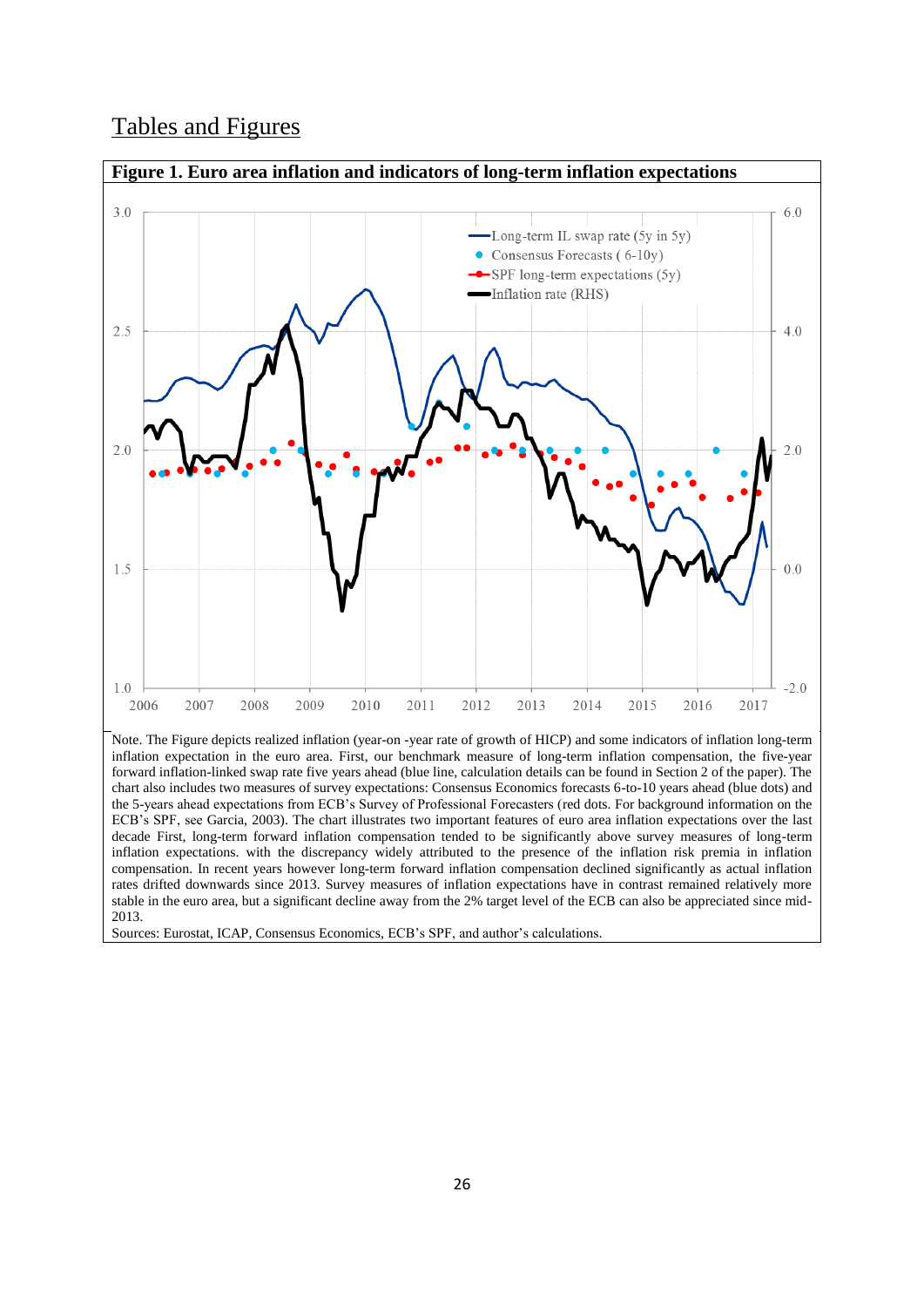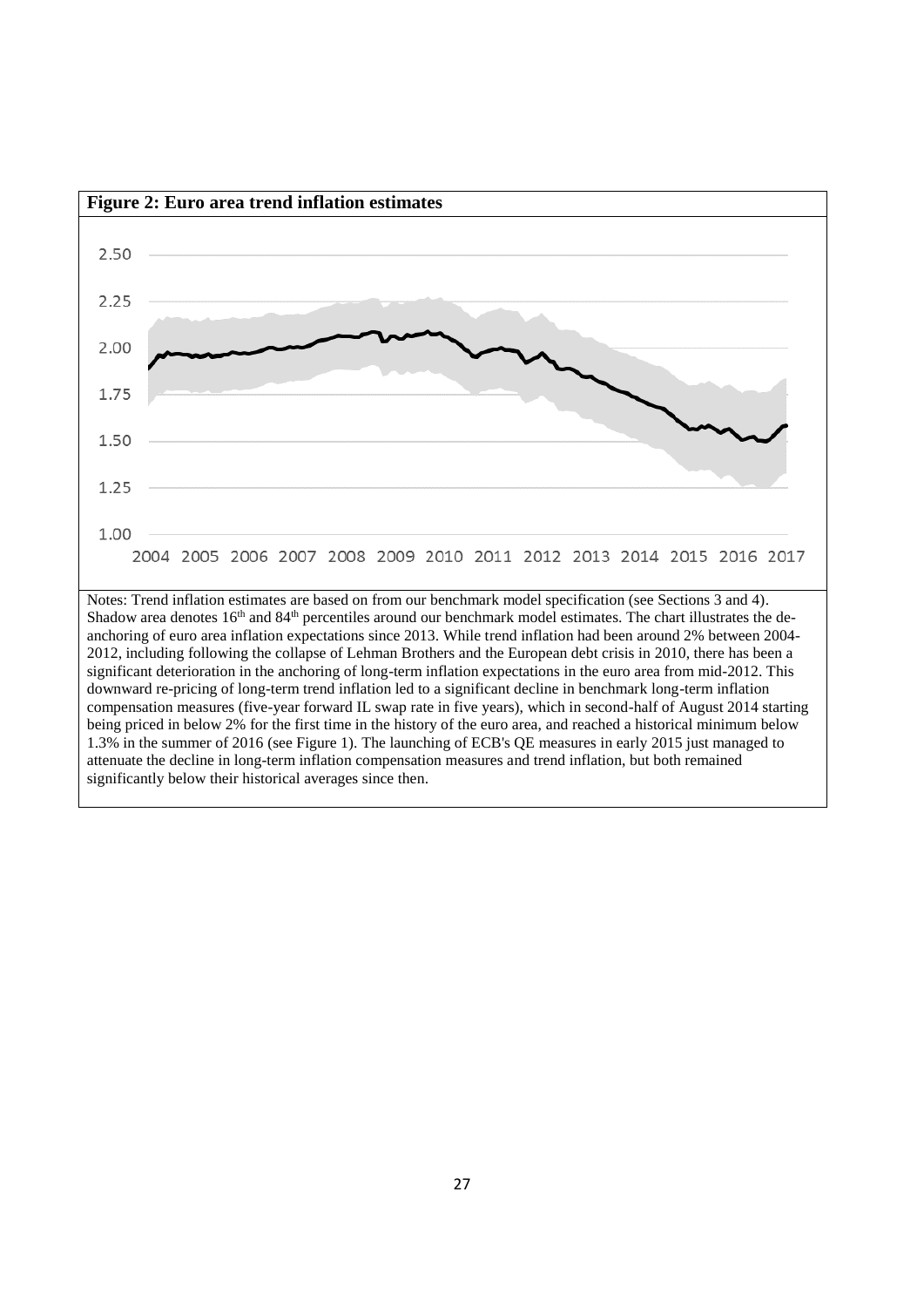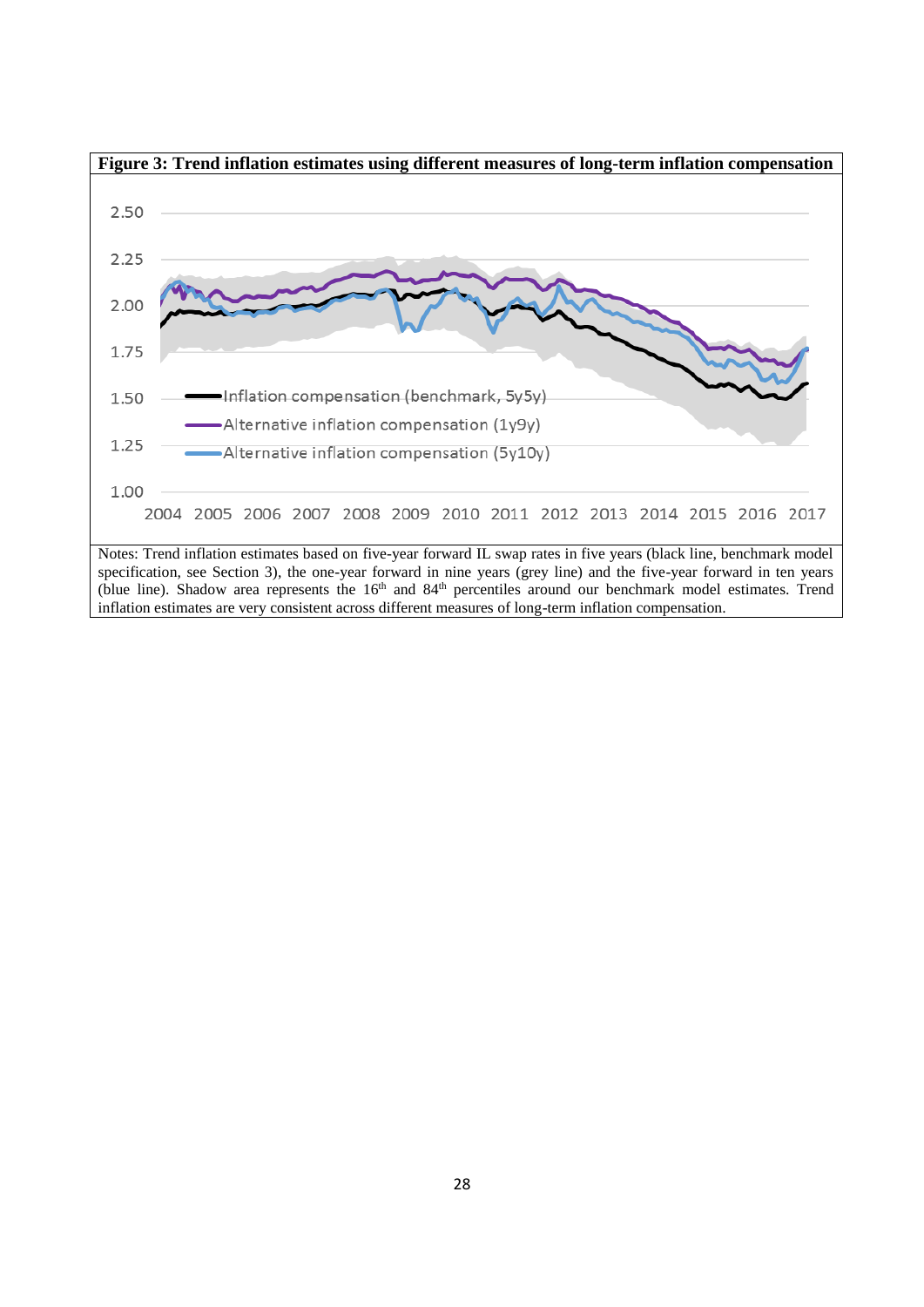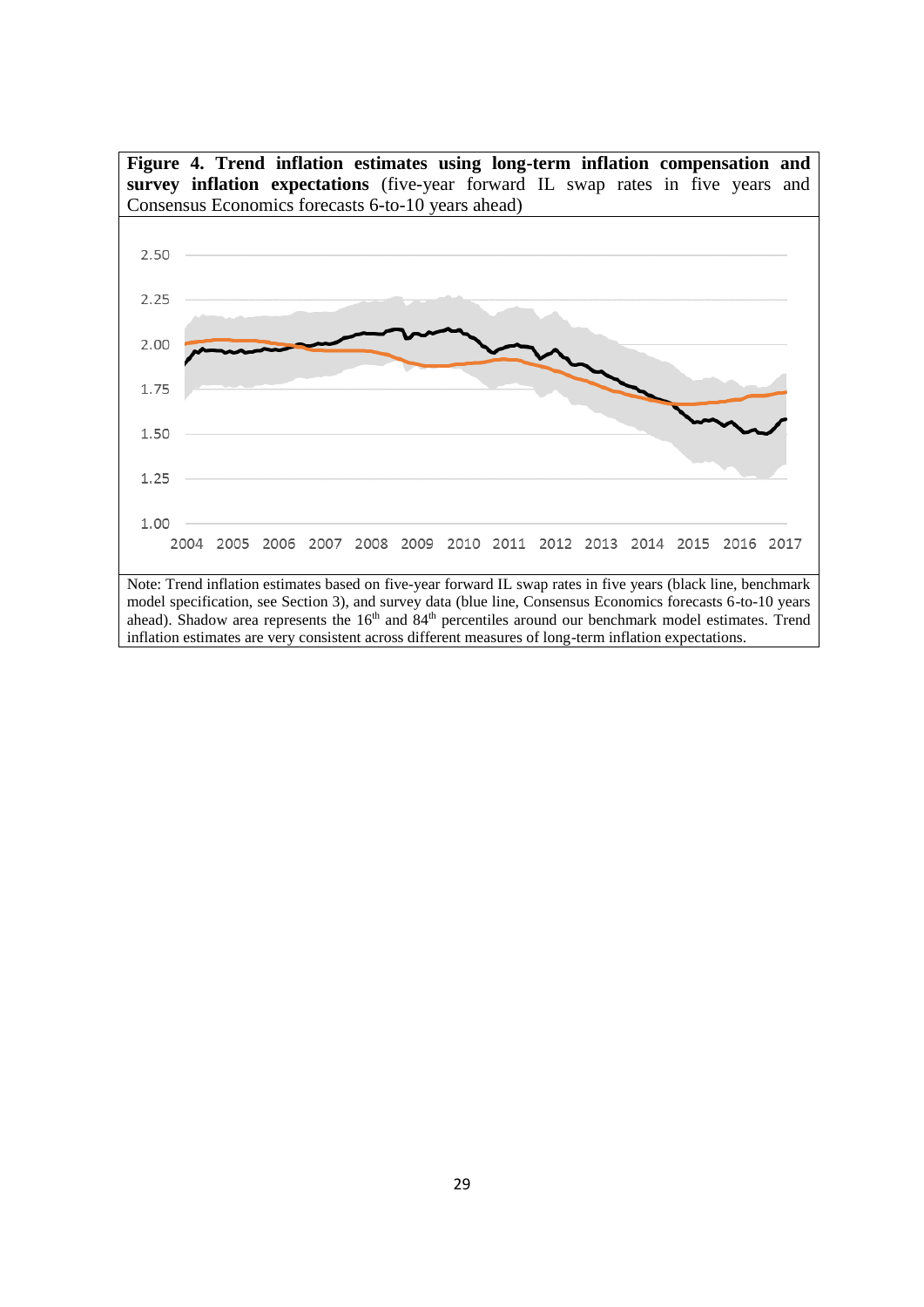**Figure 5. Trend inflation estimates using model specifications with and without longterm information (inflation compensation and survey inflation expectations** (five-year forward IL swap rates in five years and Consensus Economics forecasts 6-to-10 years ahead)



imposing bounds in the estimation. Shadow area represents the 16<sup>th</sup> and 84<sup>th</sup> percentiles around our

benchmark model estimates.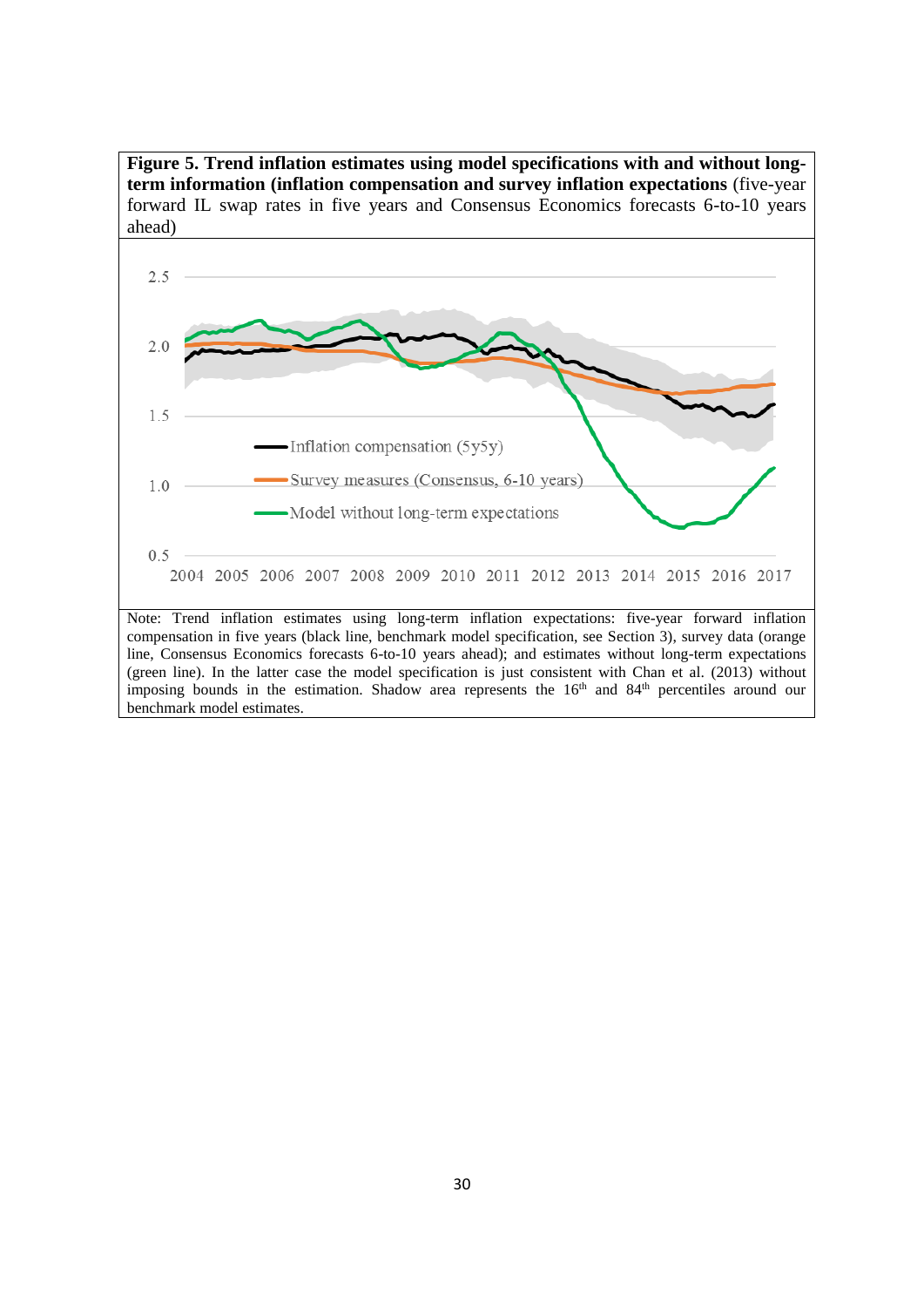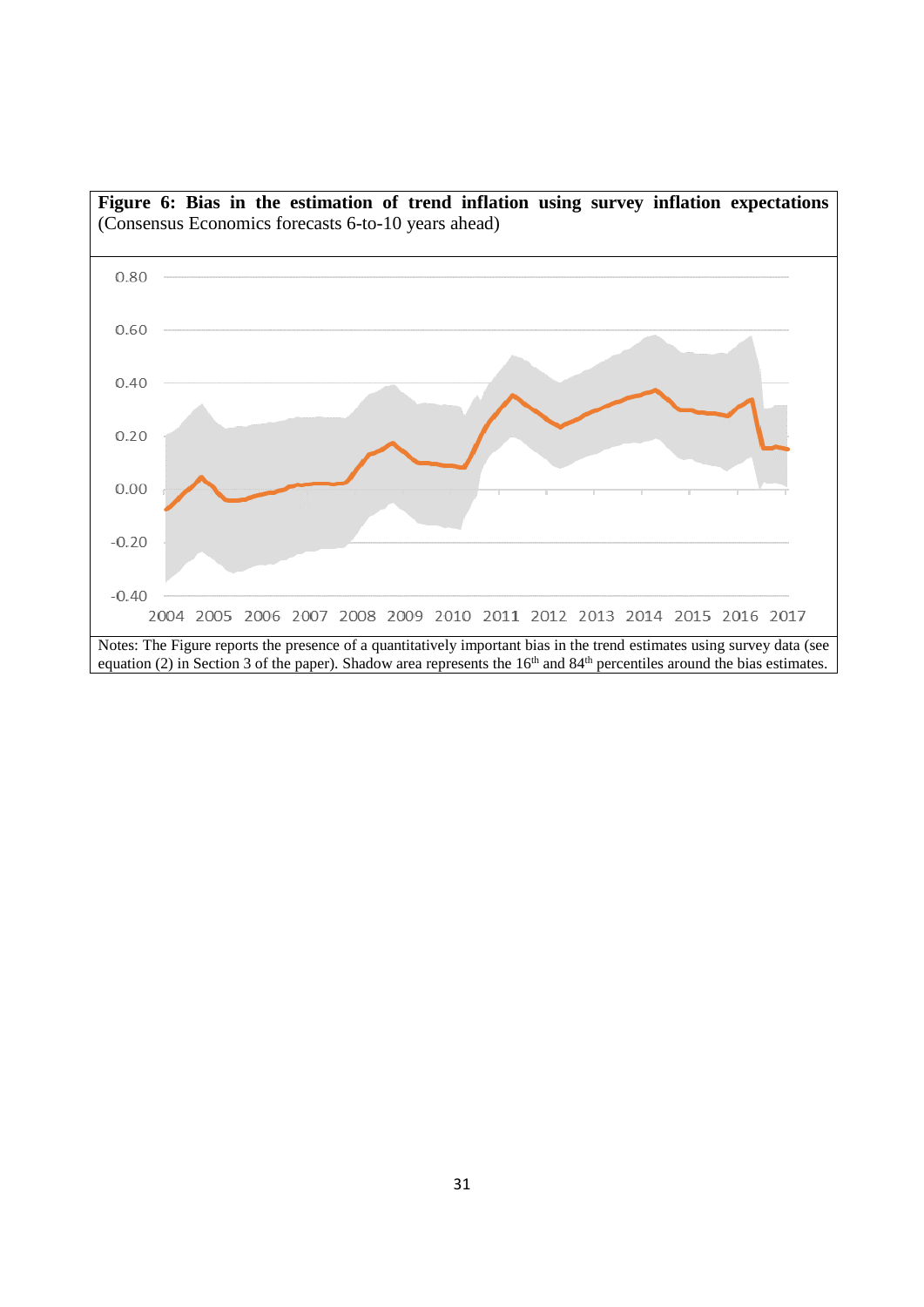

attributed to liquidity premia or other temporary market disturbances. The Figure reports the decomposition of our benchmark measure of long-term forward inflation compensation (the five-year forward IL swap in five years).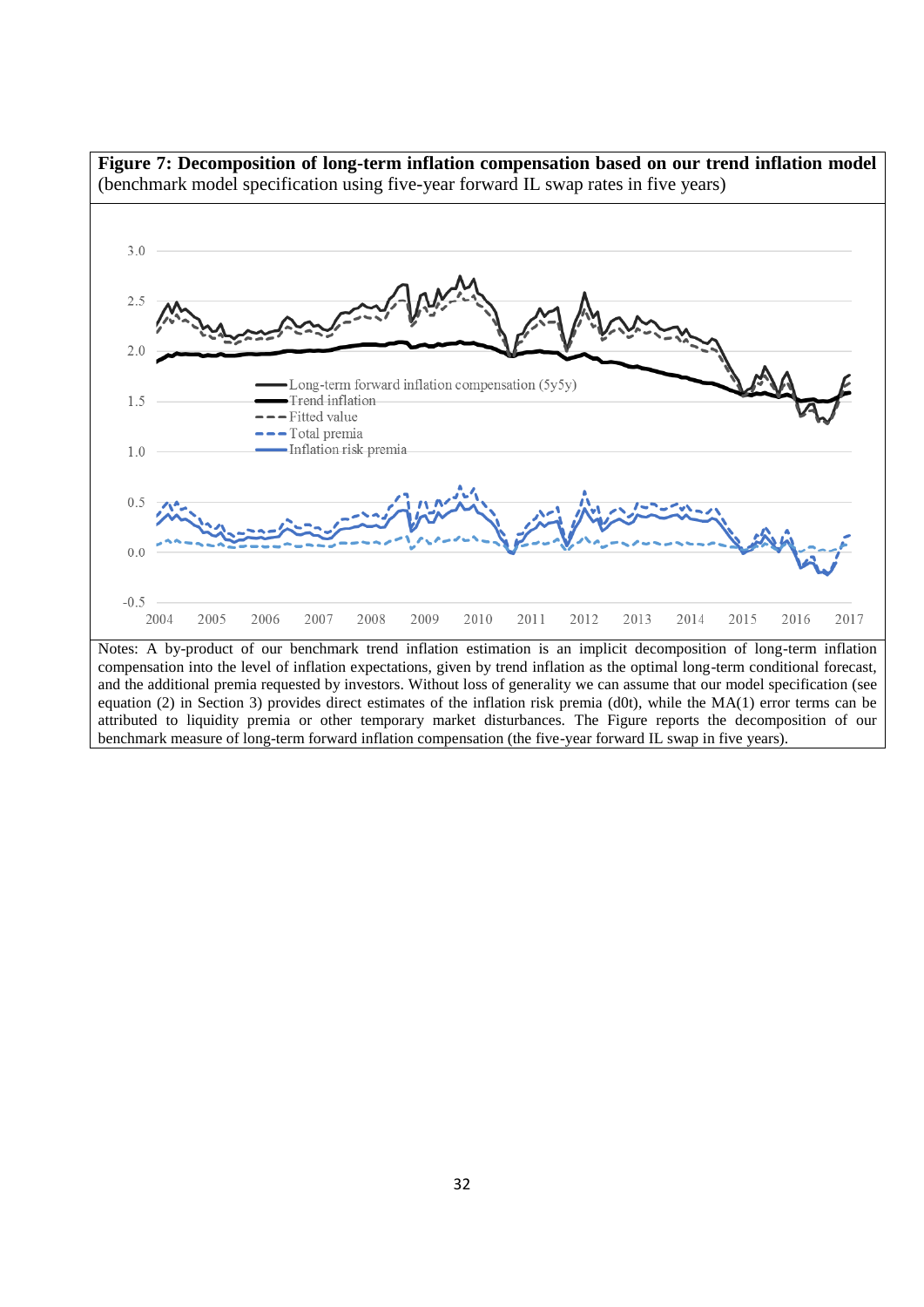# **Figure 8: Estimates of inflation risk premium using different measures of long-term inflation compensation**